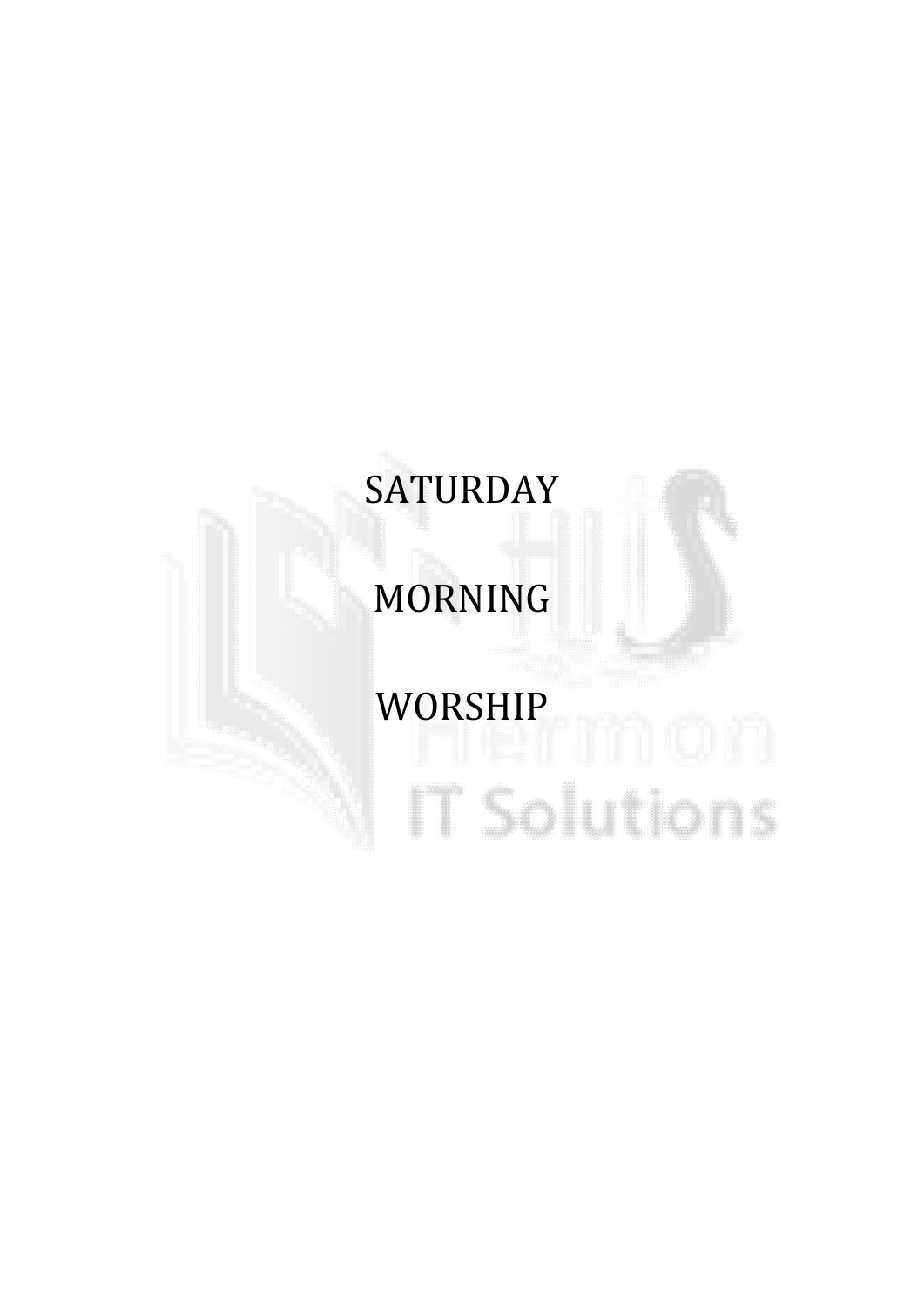# Shaniyaazhcha Kaalathe Namaskaara Kramam

# Praarambha Sthuthi (Pg.165)

- **P. Pithaavinum, Puthranum, Parishudha-Roohaaikkum sthuthi.**
- **C. Aadhimuthal ennannekkum thanne. Amen.**
- **P. Aakaashavum bhoomiyum Thante mahathwam kondu niranjirkkunna balavaanaaya Dhaivam Thamburaan, parishudhan, parishudhan, parishudhan, unnathangalil sthuthi.**
- **C. Karthaavinte thirunaamathil vannavanum, varuvaan irikkunnavanum vaazhthappettavan-aakunnu. Unnathangalil sthuthi.**

# Kauma (Pg.32)

*(Moonnu pravashyam pattakaarente pinnalle ettuchollenam)*

**Thante maranathaal, njangalude maranathe jeevippicha Mashiha Thamburaane, njangalude jeevane shakthippeduthi, njangalodu karuna cheiyyename.** *┼ Kuriyelaayisson.*

#### *(Pattakaarente pinnalle ettuchollenam)*

**Njangalude Karthaave, Ninakku sthuthi, Ninte Pithaavinu bahumaanavum, Parishudha-Roohaaikku vandhanavum, pukazhchayum undaayirikkatte. Paapikalaaya njangalude-mel anugrahangalum, karunakalum undaayirikkename. Melulla Yerushaleminte vaathilukal thurannu, Mashihaaye, Ninte simhaasanathin munpaake, njangalude praarthanakal praveshikkumaar-aakaname. Njangalude Karthaave Ninakku sthuthi. Ennekkum njangalude sharanavume, Ninakku sthuthi. Baarekmaar.**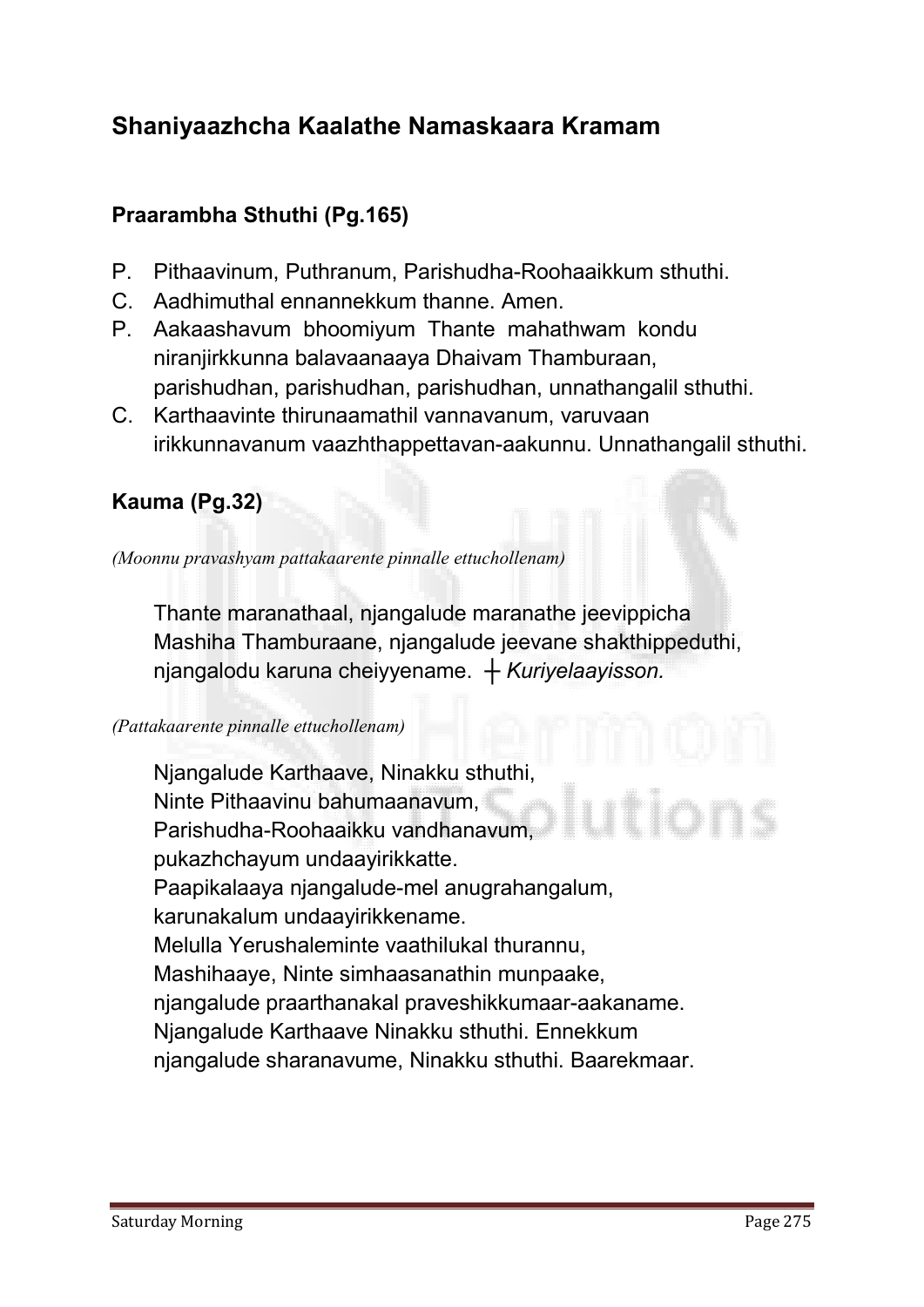# Order of Worship for Saturday Morning

# Praise

- **P. Praise be to the Father, to the Son and to the Holy Spirit.**
- **C. As it was in the beginning, is now and forever shall be. Amen.**
- **P. Holy, holy, holy, Lord God of power and might, heaven and earth are full of Thy glory.i Praise in the highest.**
- **C. Blessed is He who has come and is to come again in the name of the Lord.ii Praise in the highest.**

# Adoration

*(To be said three times after the priest)*

 **O Lord the Messiah, who by Thy death transformed our death into life, strengthen our lives and have mercy on us.** *┼ Lord, have mercy.*

#### *(Repeat after the priest)*

**Our Lord, praise be to Thee, glory be to Thy Father, and our praise and worship be to the Holy Spirit. May Thy blessings and mercies be on us sinners. O Messiah, open the doors of heavenly Jerusalem so that our prayers may reach Thy throne of grace. Our Lord, praise be to Thee. Praise be to Thee, our eternal refuge. Bless us O Lord.**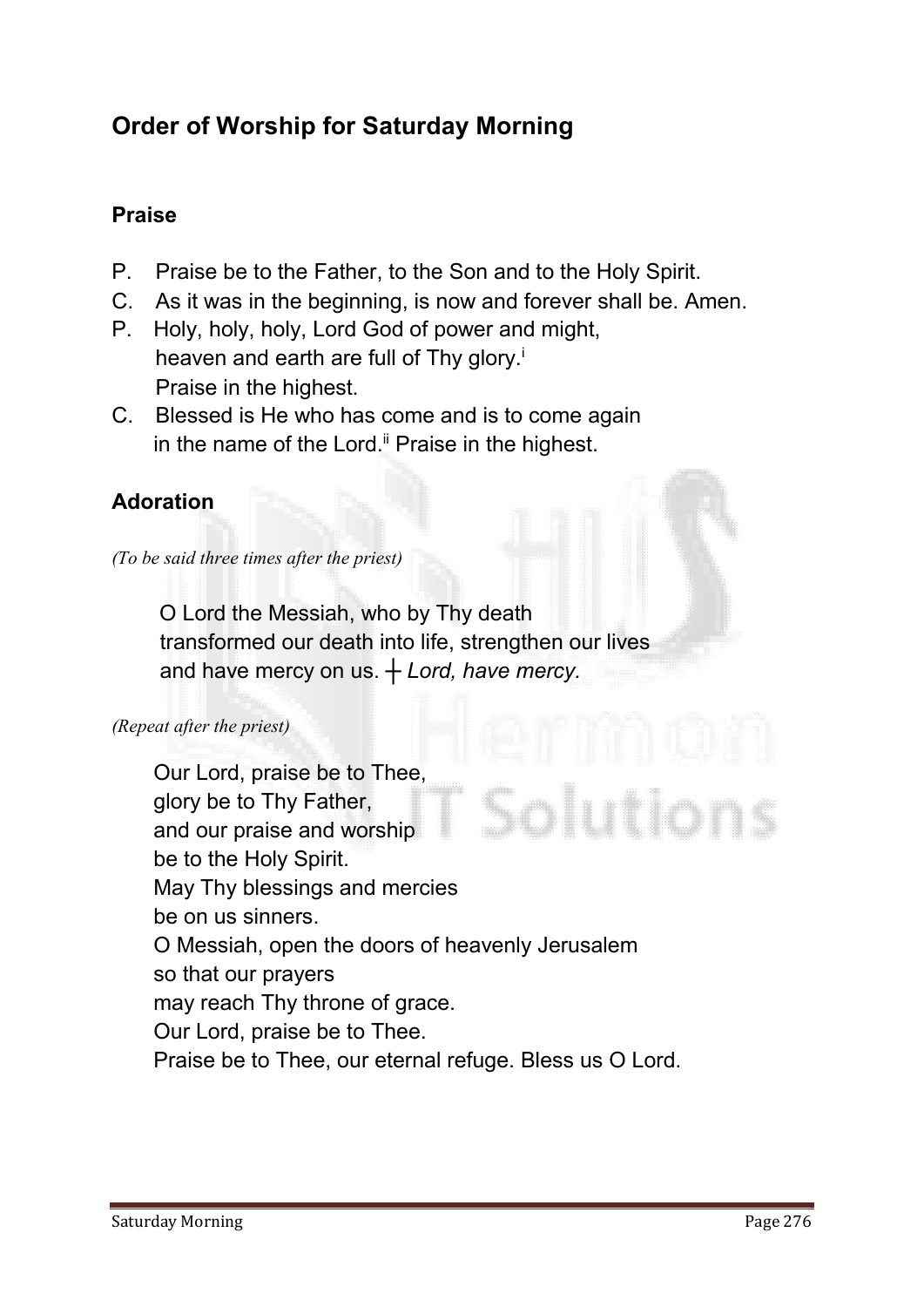#### *(Allenkil geetham)*

**Karthaa, sthuthi Ninakku, Thaathanu bahumaanam, Vishudha-Roohaaikku, pukazhcha vandhanam. Paapikalaakunna, Ninnude adiyaaril anugraham, krupayum chorinjeedename Nee. Melulla Yerushalem vaathil thurannittu, Mashiha simhaasane, praarthana ethaname. Sthuthi en Karthaave, sthuthi en Karthaave, nithya sharanavume, sthuthithe. Baarekmaar.**

# Karthaavinte Praarthana (Pg.2)

- **P. Swargasthanaaya njangalude Pithaave,**
- **C. Ninte naamam parishudham aakkapedename. Ninte Raajyam varename; Ninte ishtam swargathile-pole, bhoomiyilum-aakaname. Njangalkku aavashyamulla aahaaram innu njangalkku tharename. Njangalude kadakkaarodu njangal kshamichirikkunnathu-pole, njangalude kadangalum, dhoshangalum, njangalodum kshamikkename. Njangale pareekshayilekku praveshippikkaathe, njangale dhushtanil ninnu rakshichu-kollename; enthukondennaal, Raajyavum, shakthiyum, mahathwavum, ennekkum Ninakkullath-aakunnu. Amen.**

#### *(Allenkil geetham)*

# Karthaavinte Praarthana (Pg.3)

- **P. Swarlokathil-irunnarulum Dheva, njangalude Thaatha,**
- **C. Ninthiru-naamam paavanamai, perumaarapettee-dename.**
- **P. Thaathaa Ninnude thiru Raajyam, vannee-daname eeyulakil.**
- **C. Thiruhitham ethu-pol suraloke, athu-polivideyum-aakaname.**
- **P. Vendunn-aahaaram engalkkinn-ekaname Nee Karthaave.**
- **C. Anyarod-engal kshamichathu-pol, adiyaar paapam mochikka.**
- **P. Pareekshayil-engale aakkaruthe, dhushtanil ninnozhi-vaakkuka Nee.**
- **C. Raajyam, shakthi, mahathwangal, ennum Ninakkullava. Amen.**

iutions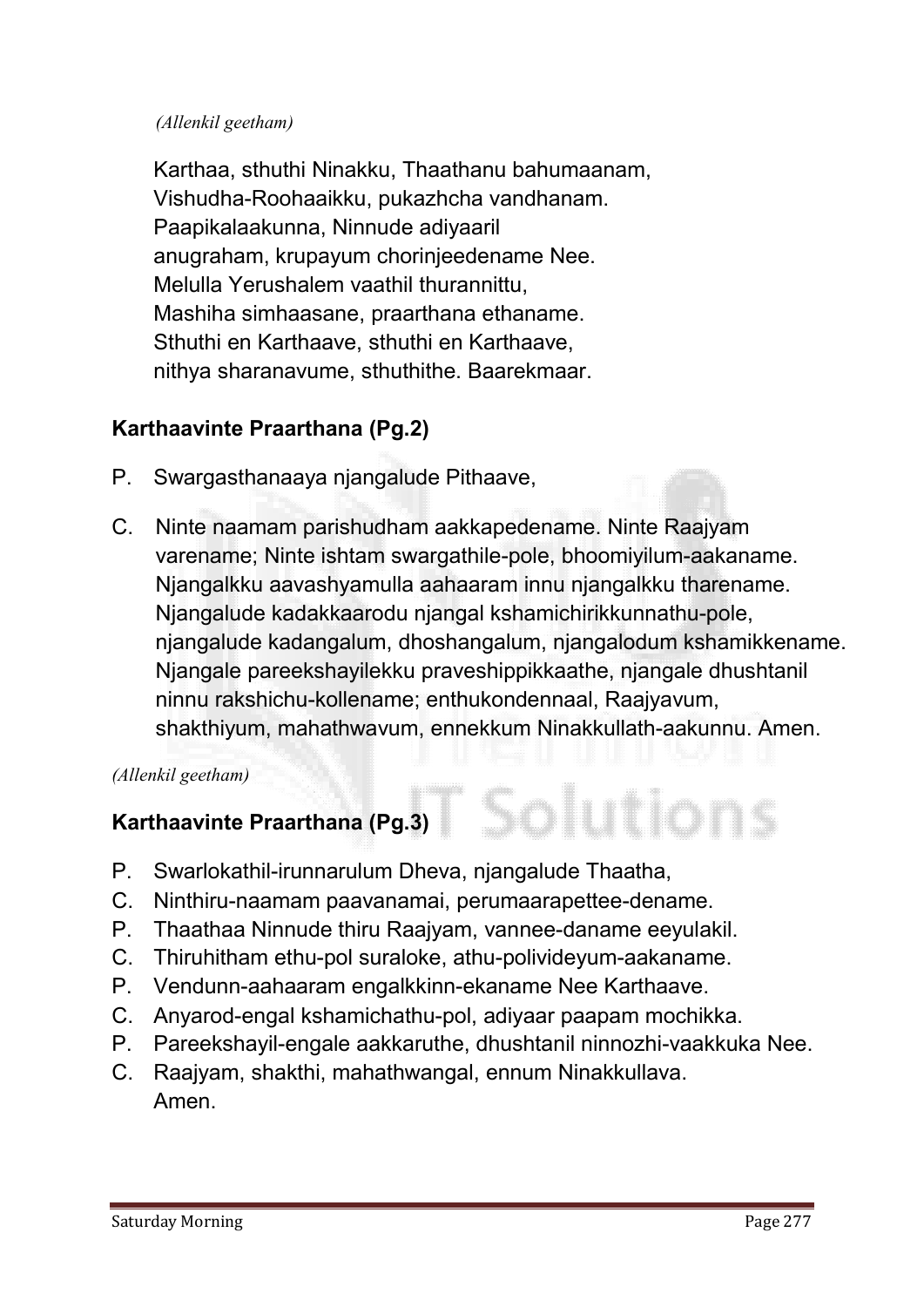#### *(Or in song)*

**Praise be to Thee O Lord, glory be to the Father and to the Holy Spirit, our praise and worship. Bestow Thy blessings and grace upon us, Thy sinful servants. O Messiah, open the doors of heavenly Jerusalem so that our prayers may reach Thy throne of grace. My Lord, praise be to Thee. My Lord, praise be to Thee. Praise be to Thee, our eternal refuge. Bless us O Lord.**

# The Lord's Prayerili

- **P. Our Father in heaven,**
- **C. hallowed be Thy name. Thy Kingdom come; Thy will be done on earth, as it is in heaven. Give us this day our daily bread. Forgive us our sins and offences, as we forgive those who sin against us. Lead us not into temptation and deliver us from the evil one; for Thine is the Kingdom, the power and the glory, forever and ever. Amen.**

*(Or in song)*

# The Lord's Prayer

- **P. Our Father in heaven,**
- **C. Hallowed be Thy name.**
- **P. Thy Kingdom come;**
- **C. Thy will be done on earth, as it is in heaven.**
- **P. Give us this day our daily bread.**
- **C. Forgive us our sins as we forgive those who sin against us.**
- **P. Lead us not into temptation and deliver us from the evil one,**
- **C. For Thine is the Kingdom, the power and the glory, forever and ever. Amen.**

T Solution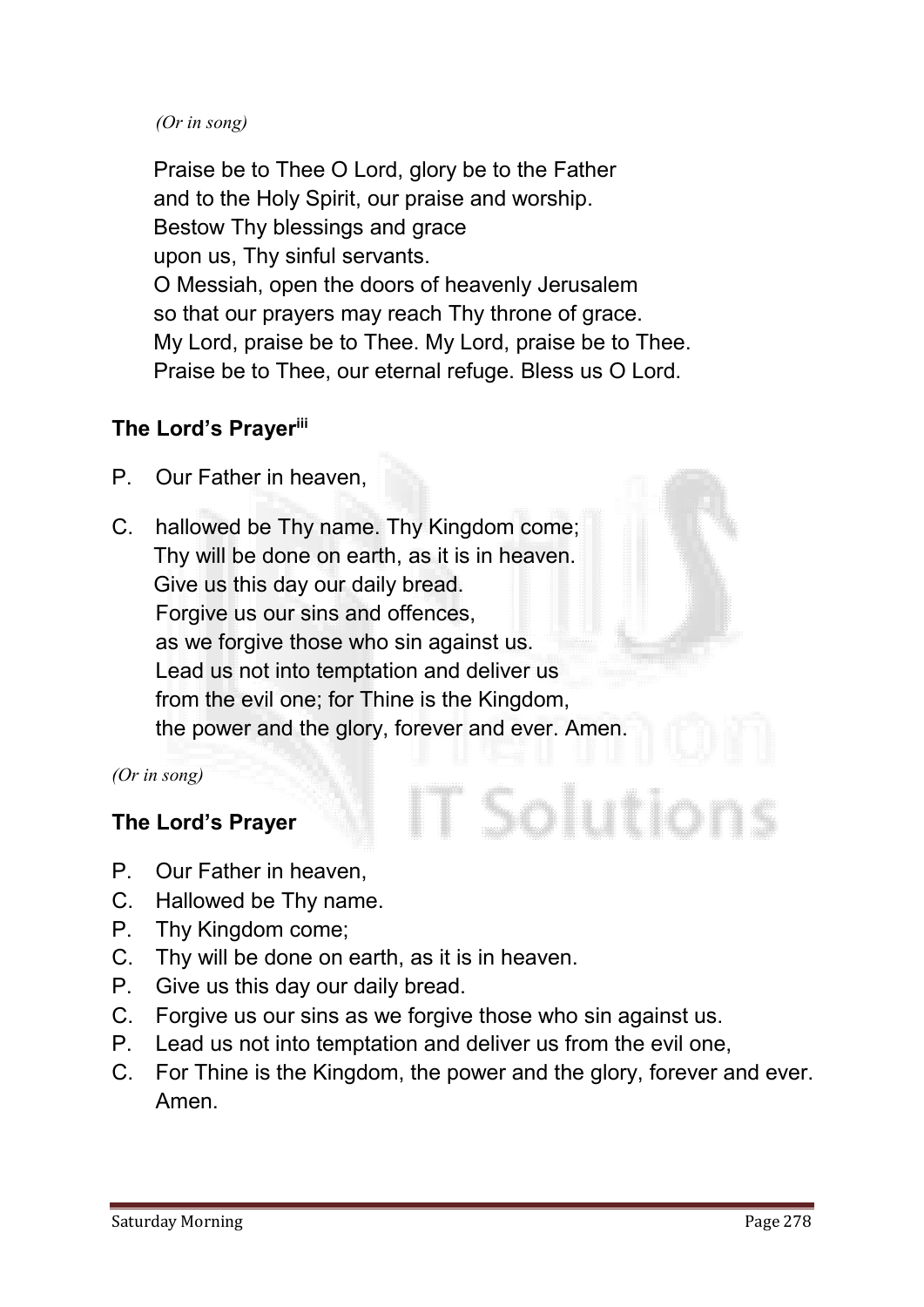# Praarambha Praarthana (Pg.4)

**P. Urakkam-illaatha unarvullavanaaya njangalude Karthaave, Ninte unarvine sthuthippaan, paapathinte gaada-nidhrayilninnu njangale unarthename.** 

**Maranam-illatha jeevanullavane, Ninte karunaye vannipaan, maranavum, naashavum-akunna urakkathil-ninnu njangale jeevipikkename.** 

**Pithaavum, Puthranum, Parishudha-Roohaayum-aaya Dhaivame, swargathilum, bhoomiyilum sthuthikka-pettirikkunnavanum, vaazhthappettirikkunnavanum Nee maathram-aakayal, vishudhiyode swargathil Ninne sthuthikkunna mahathwamulla maalaakhamaarude koottangalodu-koode Ninne sthuthichu vaazhthuvaan, njangaleyum yogyathaullavar-aakkename.**

**C. Amen.** 

# Masumoor (Pg.42)

- **P. Karthaavinte sakala dhaasanmarume, Karthaavine vaazhthuvin.**
- **C. Shudha sthalethekku ningalude kaikele uyarthi, Karthaavine vaazhthuvin.**
- **P. Karthaave, ente sthuthi Ninte sannidhiyil praveshikkumaar-aakename. Ninte Vachanathaal enne jeevippikename.**
- **C. Karthaave, ente apeksha Ninte sannidhiyil praveshikkumaar-aakename. Ninte Vachanathaal enne rakshikename.**
- **P. Ninte kalpanakal, enne Nee padippikkumbol, ente adharangal Ninte sthuthikale ucharikum. Ninte kai enikku sahaayam aakumaar-aakename, endhukondhennal njaan Ninte kalpanakalil ishttapettu.**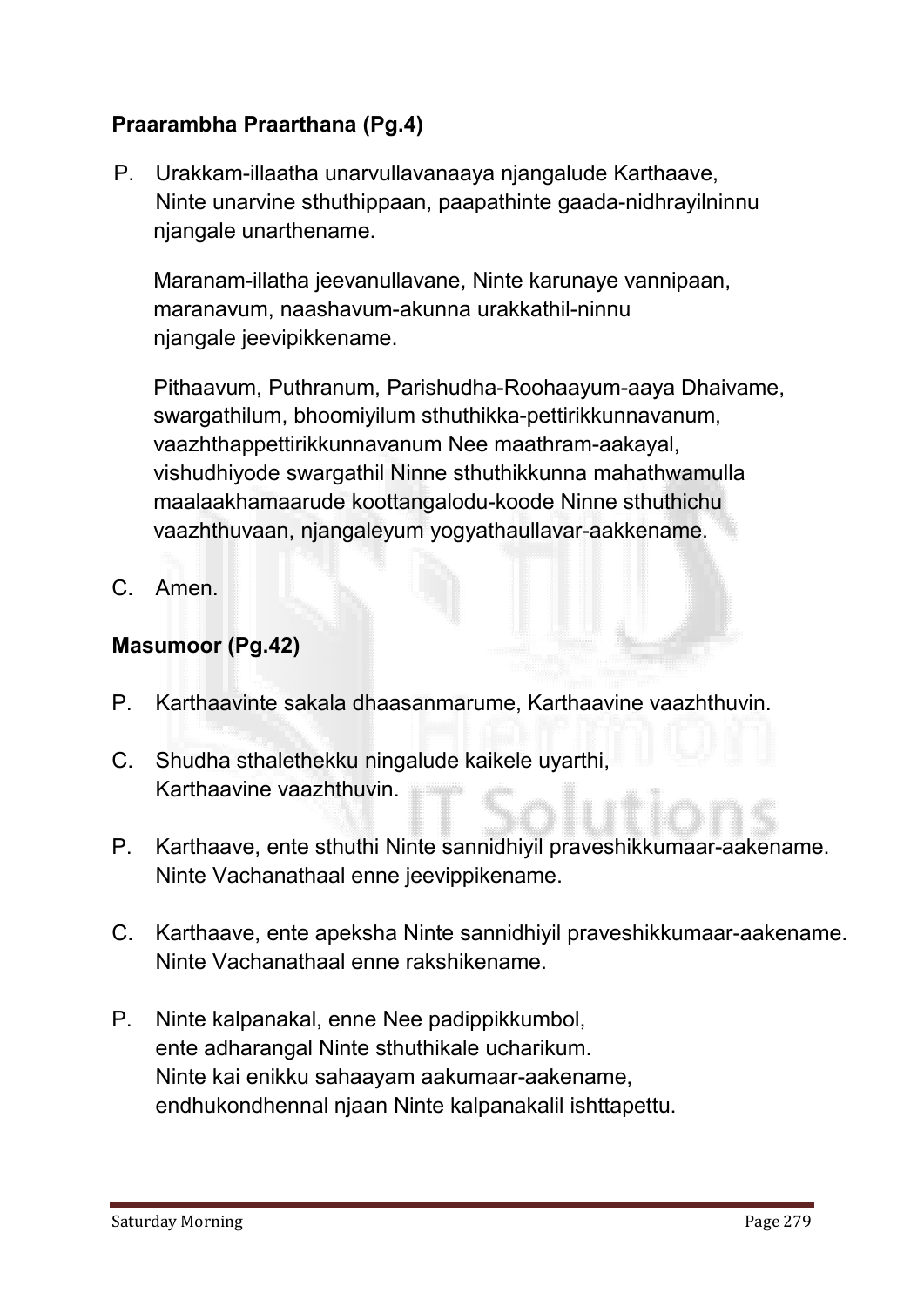# Opening Prayer

**P. O Lord our God, who neither slumbers nor sleeps,iv wake us from our deep slumber of sin, so that we may praise Your watchfulness over us.** 

**Immortal and living God, arouse us from the sleep of death and destruction, so that we may adore Your mercy.** 

**O Lord, who is the Father, the Son and the Holy Spirit, because You alone are praised and glorified in heaven and on earth, make us also worthy to praise and worship You, together with all the majestic angelic hosts who in holiness, praise You in heaven.**

**C. Amen.**

# Psalms

- **P. Praise the Lord, all you servants of the Lord.v**
- **C. Lift up your hands in the sanctuary, and praise the Lord.vi**
- **P. Lord, may my praise come before You.**  Give me life according to Your Word.<sup>vii</sup>
- **C. Lord, may my supplications come before You. Deliver me according to Your Word.viii**
- **P. When You teach me Your statutes, my lips will proclaim Your praise.ix May Your hand be ready to help me,** for I have chosen Your precepts.<sup>x</sup>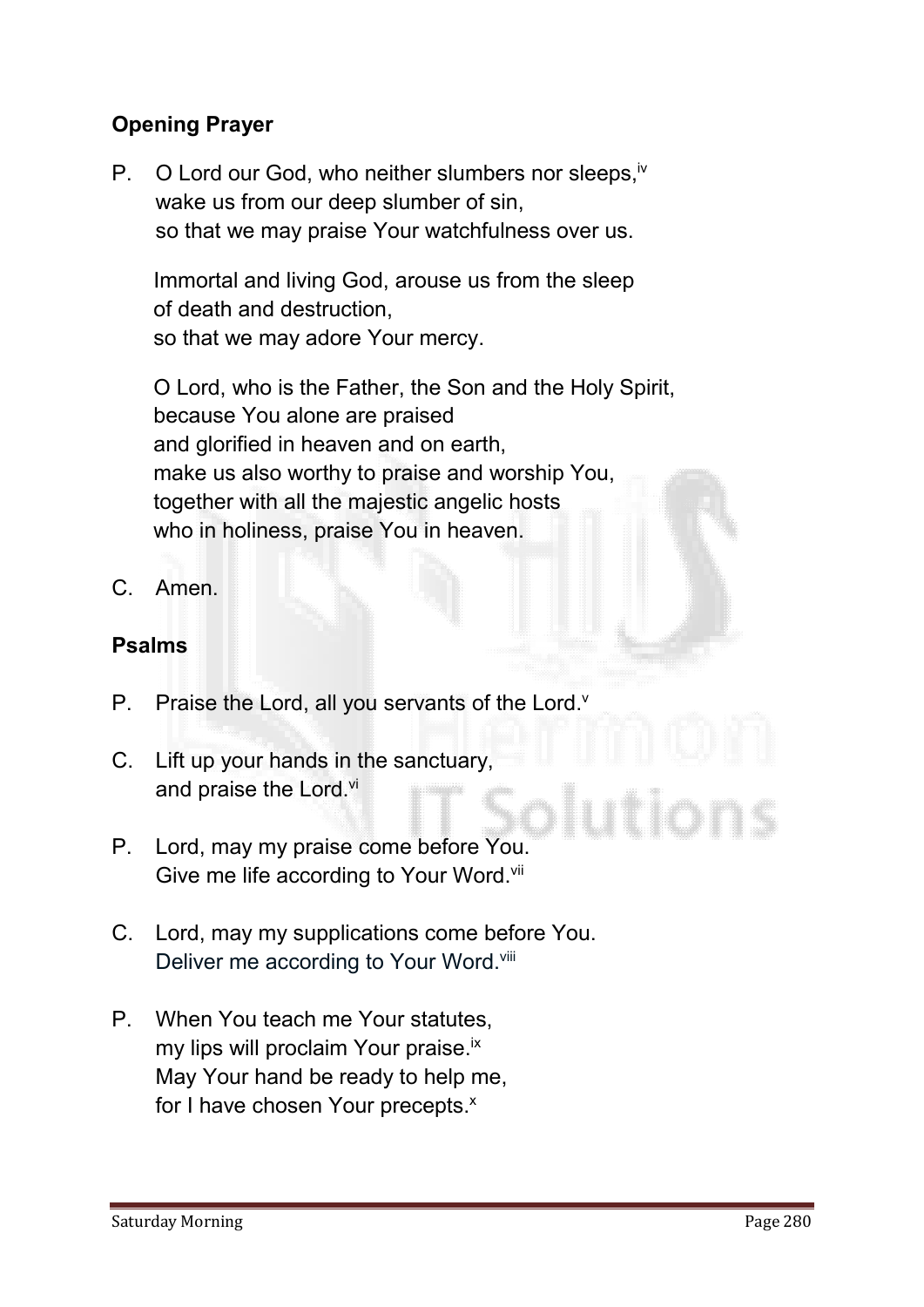- **C. Kanaathepoya aadupole njaan thettippoyi. Ninte dhaasane aanweshikename, endhukondennaal njaan Ninte kalpanakale marannila. Dhaivame, sthuthi Ninakku yogyamaakunnu. Baarekmaar.**
- **P. Pithaavinum, Puthranum, Parishudha-Roohaaikkum sthuthi.**
- **C. Aadhimuthal ennannekkum thanne. Amen.**

# Eniyaana (Pg.165)

- **P. Thante manassode maranam aaswadhikkukayum, Thante maranathaal, marichavare jeevippikkukayum cheiythavanaaya Dhaivame,**
- **C. njangalodu karuna cheiyyename.**
- **P. Swaabhaavikamaayi jeevanullavanaayirikke, njangalkku vendi marichavarude idayil adakkappettavanaaya Dhaivame,**
- **C. njangalodu karuna cheiyyename.**
- **P. Maranamillaatha jeevan ullavanaayirikke, marikkayum, jeevikkayum, njangalkku jeevan nalkukayum, cheiythavanaaya Dhaivame,**
- **C. njangalodu karuna cheiyyename.**
- **P. Kuttakkaranaaya Aadham nimitham, kuttakkaaraneppole marichavarude idayil vekkappettavanaaya Dhaivame,**
- **C. njangalodu karuna cheiyyename.**
- **P. Njangalude rakshakkayi moonnu dhivasam kabaril aayirikkunnavanaaya Dhaivame,**
- **C. njangalodu karuna cheiyyename.**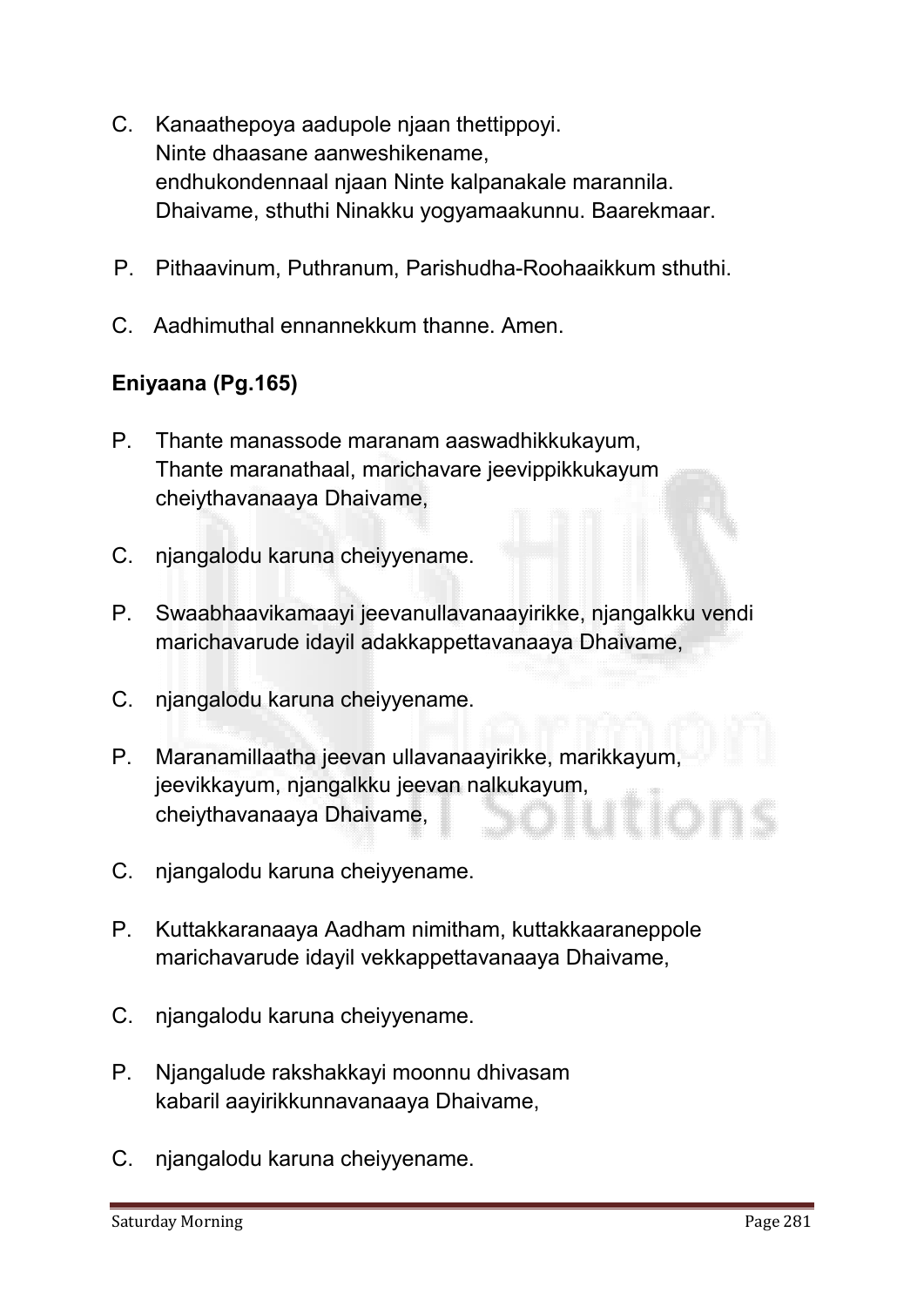- **C. I have strayed like a lost sheep. Seek Your servant,** for I have not forgotten Your commands.<sup>xi</sup> **O God, You are worthy of praise. Bless us O Lord.**
- **P. Praise be to the Father, to the Son and to the Holy Spirit.**
- **C. As it was in the beginning, is now and forever shall be. Amen.**

# Responsory

- **P. O God, who willingly embraced death and by Your death gave life to the dead,**
- **C. have mercy on us.**
- **P. O God, who by very nature is life itself, but was buried among the dead for our sake,**
- **C. have mercy on us.**
- **P. O God, who though immortal, died, came back to life,** ìolutions **and granted us life,**
- **C. have mercy on us.**
- **P. O God, who was placed among the dead like a criminal because of sinful Adam,**
- **C. have mercy on us.**
- **P. O God, who remained in the tomb for three days for our salvation,**
- **C. have mercy on us.**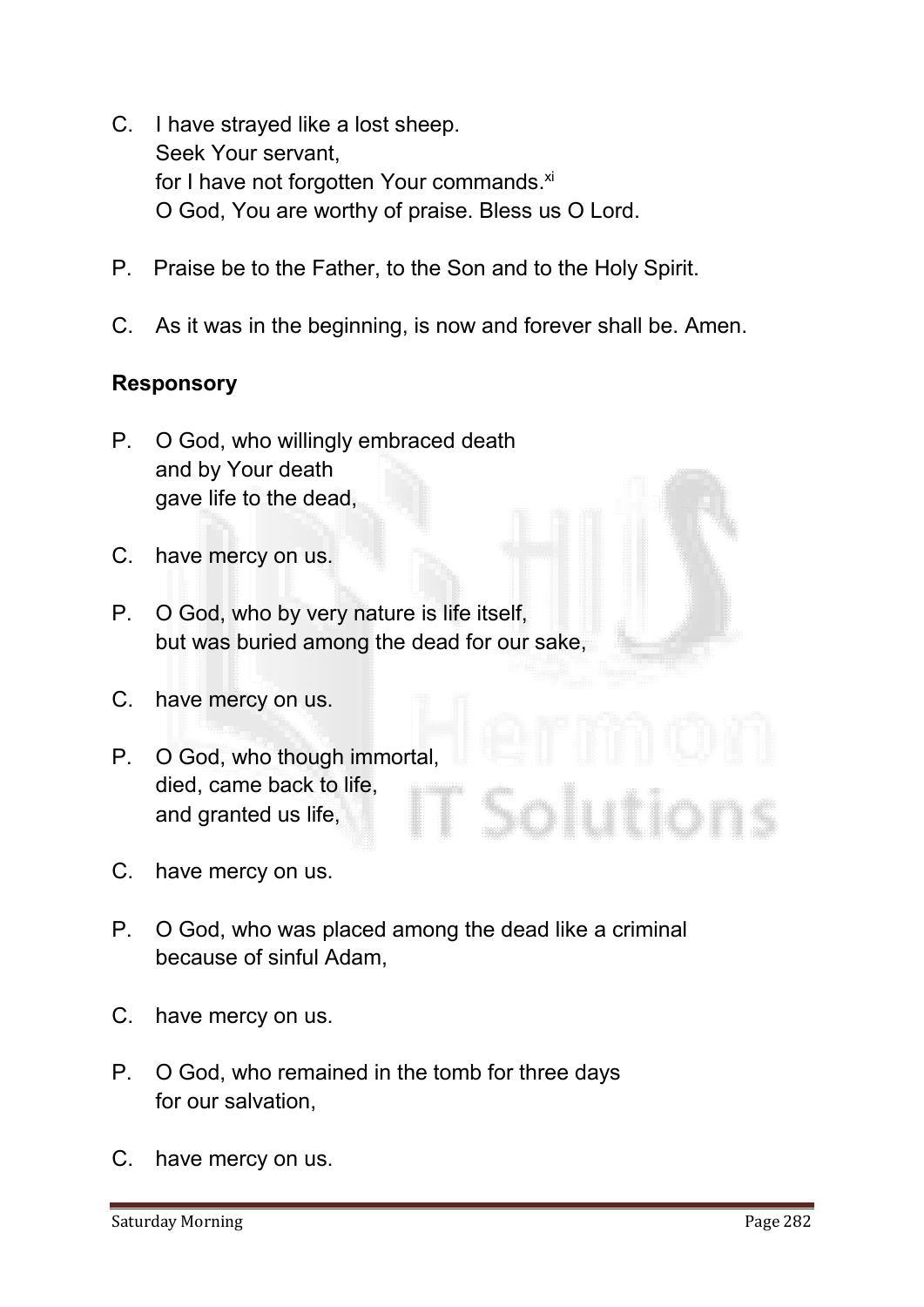- **P. Paathaalathilekkulla Thante irakkathaal, maranathe jayikkukayum, njangalude-mel undaayirunna vidhi azhichu, maayikkukkayum cheiythavanaaya Dhaivame,**
- **C. njangalodu karuna cheiyyename.**
- **P. Marichavane-pole kabaril adakkappedukayum, Dhaivathe-pole marichavarkku jeevan nalkukayum cheiythavanaaya Dhaivame,**
- **C. njangalodu karuna cheiyyename.**
- **P. Kabarilekkulla Thante praveshanathaal, paathaalathil urangiyirikkunnavarkku bahumaanam undaakkiyavanaaya Dhaivame,**
- **C. njangalodu karuna cheiyyename.**

# Promeon (Pg.166)

- **P. Naam ellaavarum praarthichu, Karthaavinodu anugrahangalum karunayum yaachikkanam.**
- **C. Anugrahikkunnavanaaya Karthaave, njangale anugrahichu, njangale sahaayikkename.**
- **P. Sthuthiyum, sthothtravum, thejasum, pukazhchayum, maanju pokaatha nalla mahimayum, nirantharam karettuvaan, njangal yogyathayullavaraayi theerename. Prakruthya jeevanullavanum, jeevan nalkunnavanum, marichavarude sharanavum, kabaradakkappettavarude uyirppum, mannil nidhrapraapichavarude aanandhavum, andhakaarathe prakaashippikkunna rashmiyum, dhukhich-irikkunnavarude aashwaasavum, maranam maayikkunnavanum, paathaalam nashippikkunnavanum, Thante swaroopam puthukkunnavanum, srshtiye pularthunnavanum-aaya Mashiha Thamburaane, praarthana shushrooshayude ee nerathum njangalude aayusinte ella dhivasangalilum sthuthiyum, bahumaanavum, vandhanavum ennekkum yogyamaayirikkunnu, hosho vab'kulas ban la'olmen.**
- **C. Amen.**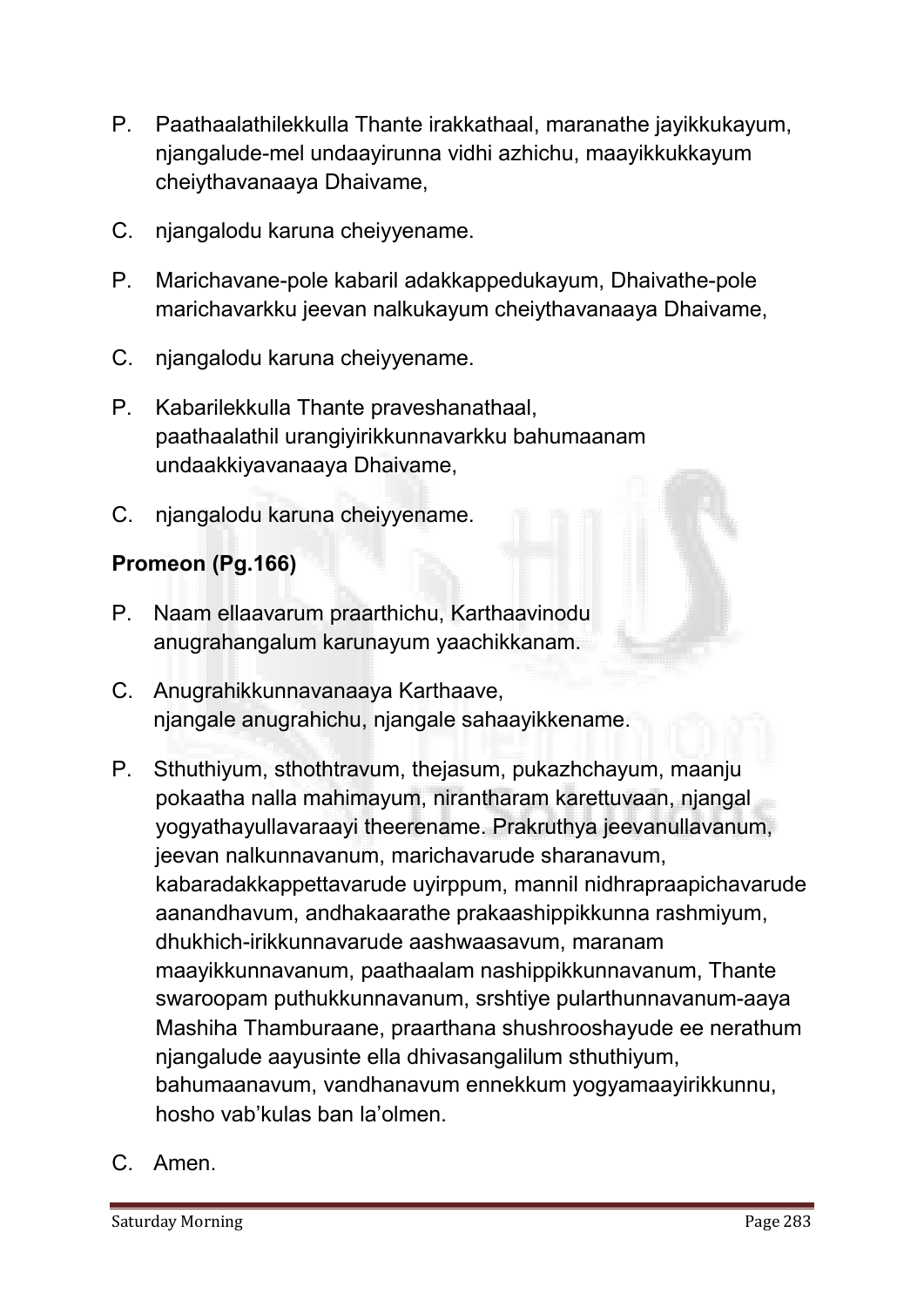- **P. O God, who by descending to hell, gained victory over death, discharged us and cancelled the verdict,**
- **C. have mercy on us.**
- **P. O God, who was buried in the tomb like a dead person, but as God, granted life to those who are dead,**
- **C. have mercy on us.**
- **P. O God, who by Your entry into the tomb, brought honour to those who had fallen asleep in hell,**
- **C. have mercy on us.**

#### Preface

- **P. Let us all pray and plead to the Lord for His blessings and mercies.**
- **C. Lord of all blessings, bless us and help us.**
- **P. May we become worthy to continuously offer You praise, thanksgiving, glory, adoration and everlasting majesty. O Lord the Messiah, who by very nature is life and the giver of life, the refuge for the dead, the resurrection for those buried in the tomb, the delight of those in the grave, the radiance that dispels darkness, the solace for the distressed, the obliterator of death, the destroyer of hell, the restorer of Your image and the upholder of Your creation, You are worthy of praise, honour and adoration, at this time of worship and all the days of our lives, now and forever more.**
- **C. Amen.**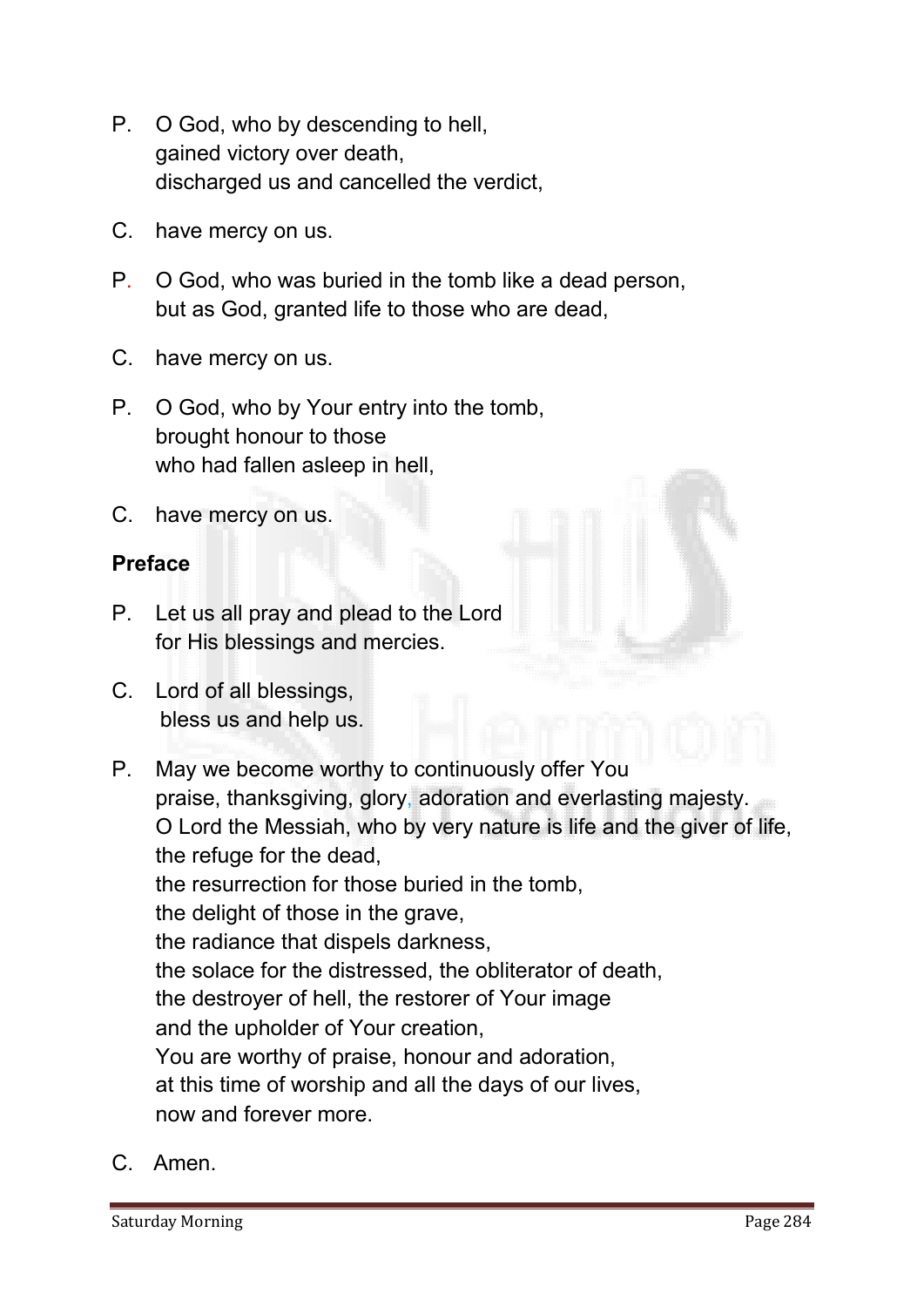# Sedhara (Pg.167)

**P. Paapam ozhike, vaasthavathil poorna manushyanaayi theernnavanum, adhrushyanaaya Pithaavinte Puthranum, Vachanavum aayirikkunna Dhaivame, njangal Ninne pukazhthunnu.**

**Prakruthya jeevan ullavanum, jeevippikkunnavanum-aayirikke, paapa maranathil ninnu, snehathaal njangale rakshippanaayi krooshu maranam sahichathinaal, njangalodulla Ninte vaalsalyathe njangal eppozhum sthuthikkunnu.** 

**Rakshithaavinu anuroopamaaya vidham, paathaala kaara gruhathil ninnu njangale purathu viduvaan svecharaya kallarayil kidanna Ninte karunaye njangal vandhikkunnu.**

**Maranathaal nashicha njangale, dhaiveeka prakaasham thrikkan paarthu jeevippippan, marichavarude idayil nissaaranaayi irangiya Ninte snehathe, njangal sthuthikkunnu.** 

**Aghaadhamaaya kuzhiyil thaanu poya Aadhaamineyum, avante sandhaanangaleyum udharippan, swayam avante adukkalekku irangiya karunaye, njangal bahumaanikkunnu.** 

**Adimappeduthiyavante kaikalil ninnu njangale veendedukkuvaan, thiru manassaaya Ninte sreshta krupaye, njangal keerthikkunnu.**

**Karthaave, innu Ninte nithya manavaattiyaaya Sabha, Ninte maranathil vijayam ghoshikkukayum, Ninte peedanubhavatheyum, kroosharohanatheyum, aadharikkukayum cheiyyunnu.** 

**Njangalude Rakshithaavaaya Mashiha Thamburaane, thiru Sabhayodulla vaagdhaanangal niravettaname. Avalude makkale anugrahikkename. Avalude sandhaana vargathil avale prabalayaakkaname. Samrudhamaaya samaadhaanam kondu avale nirakkename. Avalude ella yaachanakaleyum saadhippikkename. Ninte valathukai avalude-mel aavasippikkaname.**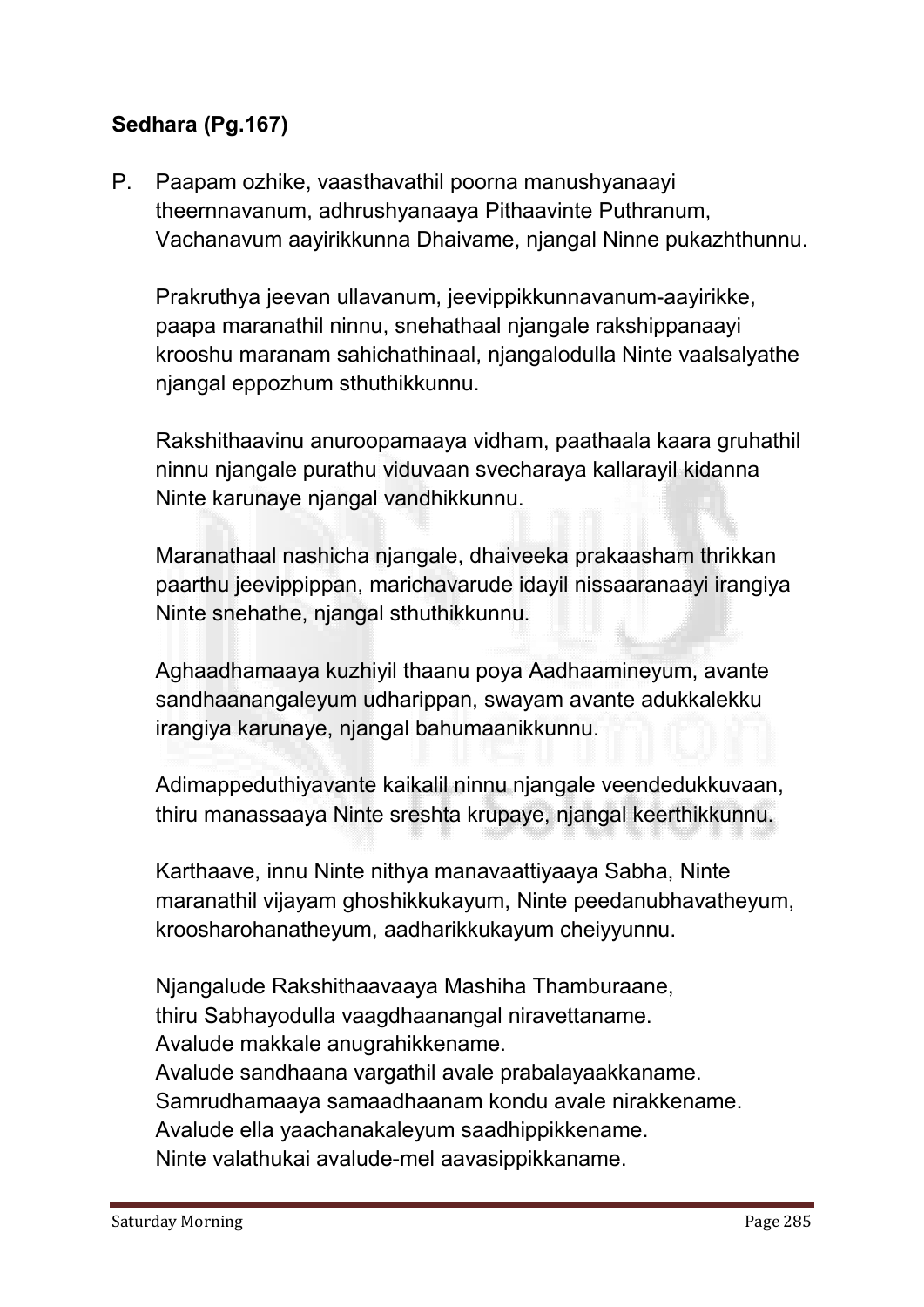# Prayer

**P. O Son of the invisible Father, God the Word,**  who became fully Man though without sin,<sup>xii</sup> **we adore You.**

**Since You are by very nature, life itself and You give life, we will always praise You because of Your high regard and love for us that made You suffer death on the cross, to save us from the death of sin.**

**We worship Your mercy because, by Your own will, You lay in the grave to free us from the depths of hell, like a Saviour.**

**We praise Your love that made You come down unassumingly among the dead, so that we who were destroyed by death could live by the glimpse of the divine light.**

**We honour Your compassion that made You come down in person to deliver Adam and his descendents who had fallen into the deep pit.**

**We proclaim Your enormous grace and divine willingness with which You delivered us from the grasp of the oppressor.**

**O Lord, today the Church, Your true bride, celebrates the victory of Your death and worship Your passion and crucifixion.** 

**Our Saviour, Lord the Messiah, fulfil the promises to the holy Church. Bless her children. Make her excel among her future generations. Fill her with abundant peace. Accomplish for her, all her petitions. May Your right hand be upon her.**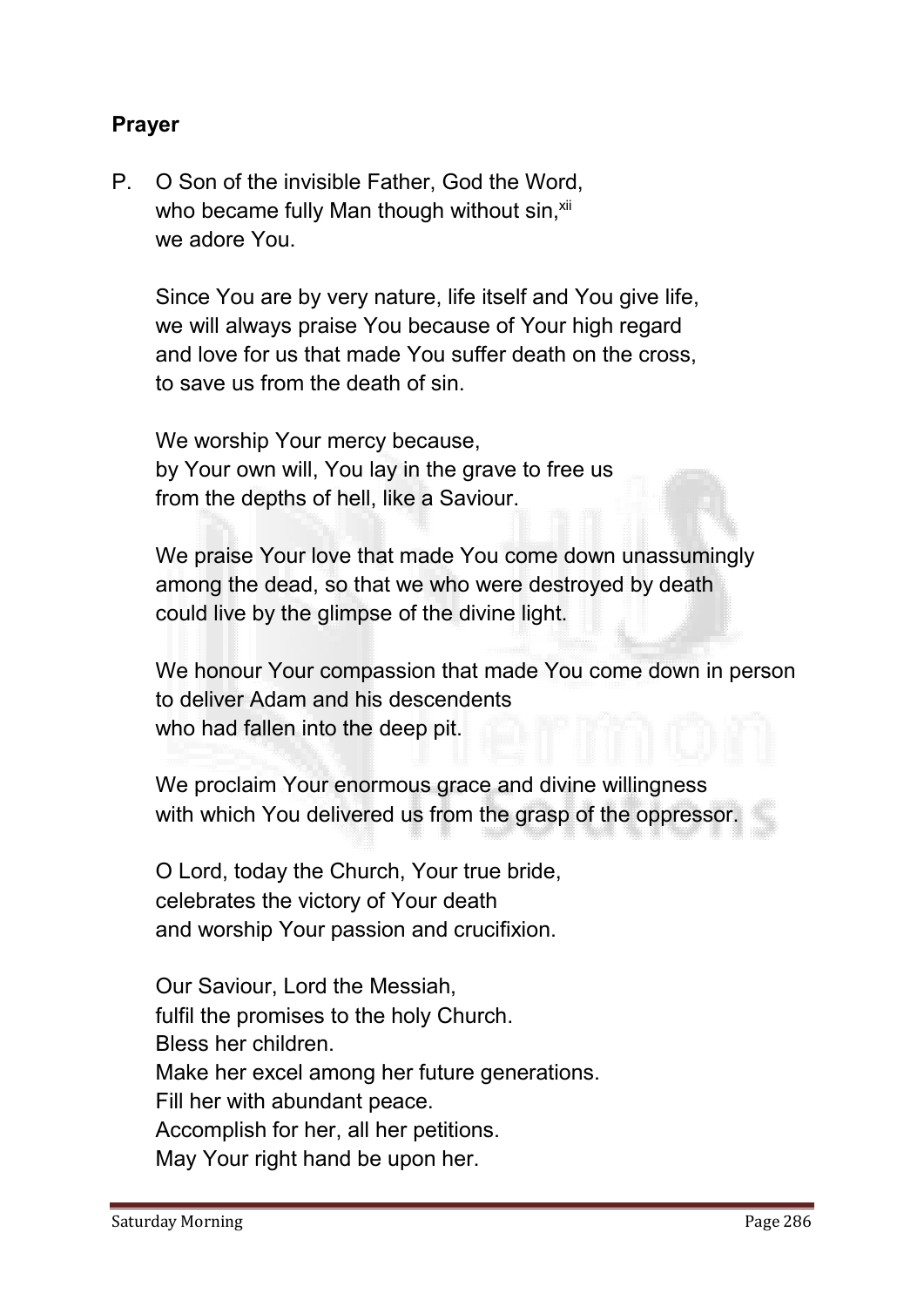**Ninte anukamba avalude makkalil nila nirthename. Ninte anugrahangal avalkku abhaya sthaanavum, Ninte dhaya uyarnna kottayum-aayirikkaname. Bahulamaaya Ninte vaazhvukal avalil choriyename. Ninte Parishudha-Roohaa avalil nirandharam vaasam cheiyyename.**

**Ekajaathanaaya Dhaivame, aval avalude sandhaanangalodu koodi, sudhradhumaaya aikyathode, avalkkuvendiyulla Ninte kashtathakeyum, maranatheyum, kabaradakkatheyum, pukazhthikondu, Ninneyum, njangale rakshippan Ninne ayacha Pithaavineyum, jeevanundaakkunna Parishudha-Roohaayeyum vandichu mahathwappeduthunnu, hosho vab'kulas ban la'olmen.**

# **C. Amen.**

*(Moonne dhivasangalil onnile, Kukkaaya/Madharaasha/Sugeesa ennivakalil onne, samayochithamaayi chollennam)*

# Ethra (Pg.169)

**P. Rakshanyamaaya maranathaal marichavare jeevippichavanum, maranathinte adhikaaram eduthu kalanju, rakshikkappettavarkku athine nidhrayaakki theerthavanum, chaithanya shaliyumaaya njangalude Karthaave, paapathinte ella chalanangalum maatti, nirdhoshamaaya, punya chaithanyathe njangalude avayavangalil vyaapippikkaname.** 

**Salkrthyangalude parimalam njangalude chitha vrithikalil veeshename. Njangal Ninakkum, Pithaavinum, Parishudha-Roohaaikkum, sthuthiyum, sthothravum arppikkumaaraakaname, hosho vab'kulas ban la'olmen.**

**C. Amen.**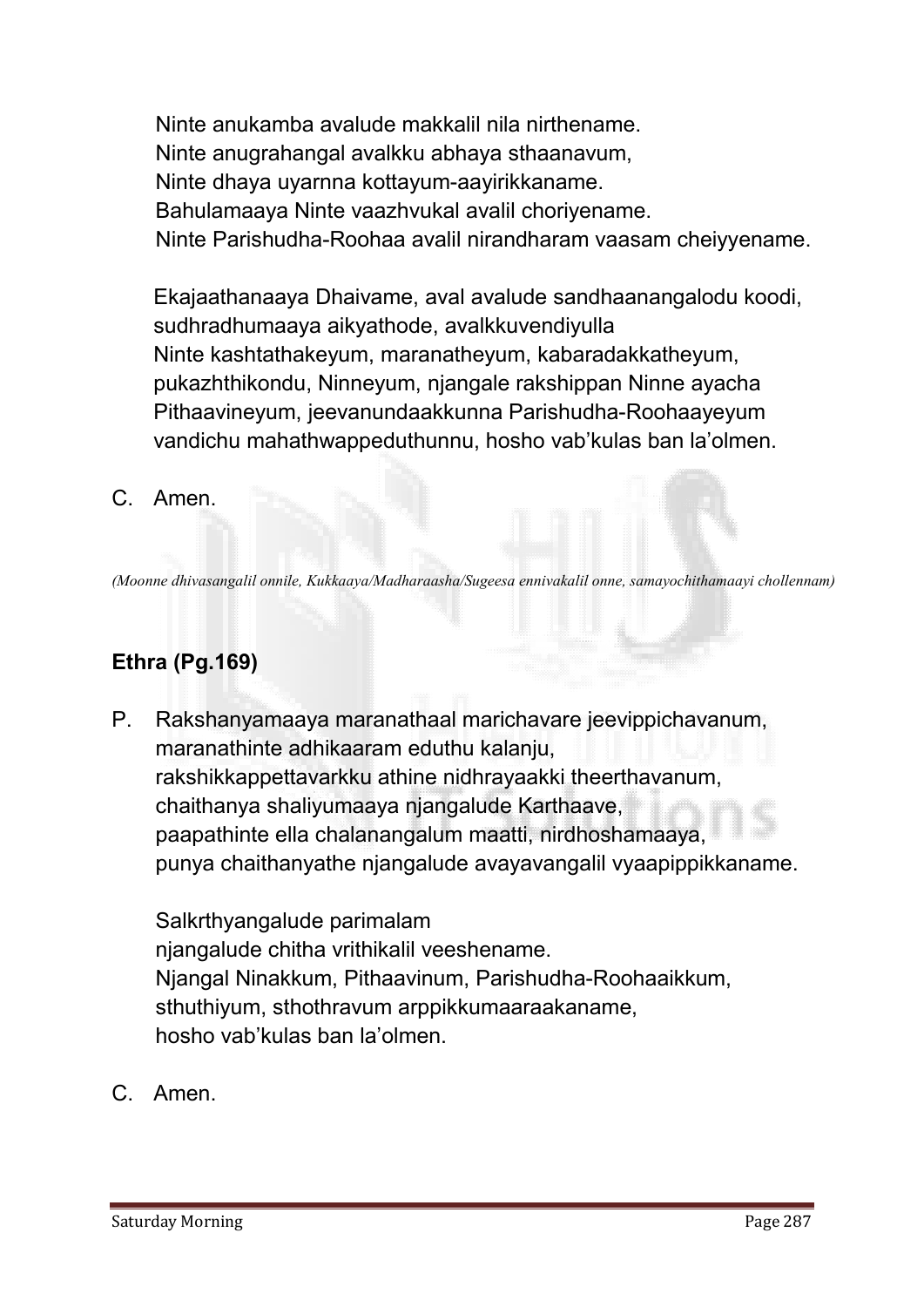**Sustain Your compassion among her children. May Your blessings be a refuge, and Your mercy a high fortress for her. Shower Your great blessings on her. May Your Holy Spirit always dwell in her.**

**O only begotten God, she, together with her children, in complete communion, praise You for Your suffering, death and burial for her sake and worship and adore You, the Father who sent You to save us, and the life-giving Holy Spirit, now and forever more.**

**C. Amen.**

*(Any one of the Chants / Teachings / Prose, from the previous three days can be said here)*

# Prayer of Incense

**P. Our Lord, the epitome of life, who gave life to the dead by Your salvific death, removed the power of sin, and for the saved, transformed it into sleep, remove all sinful deeds and completely fill our entire being, with a faultless and pure life.**

**Spread the fragrance of good deeds on the functioning of our minds. Enable us to praise and thank You, the Father and the Holy Spirit, now and forever more.**

**C. Amen.**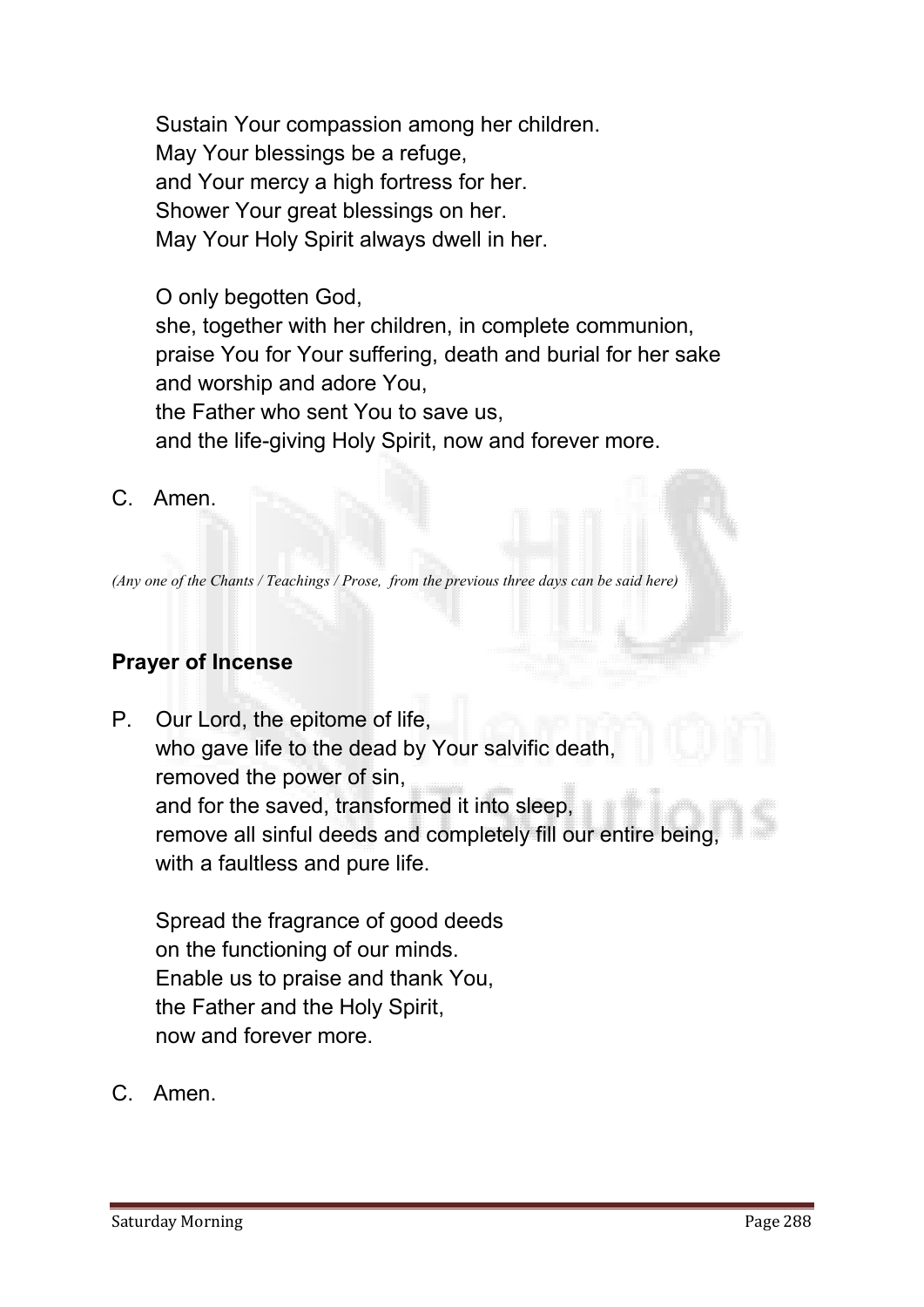# Baathedh Haasha (Pg.169)

*(Prathivaakyam: ┼ Njangalude Dhaivamaya Karthaave, njangalodu karuna cheiyyename. Kuriyelaayisson.)*

**1. Njangalkai etta Nin kashtatha thaazhcha Karthaave, vaazhtha pettathaaka.**

#### *(Prathivaakyam)*

**2. Paapikalil kanivullavane, jadathin peeda sahicha Naadha, njangale veenda Nin thaazhcha, vinayam, ethrayo vismaya-mennu njangal orppaan krupa nalkeedename.**

#### *(Prathivaakyam)*

**3. Krooshil ennude paapam Thanmel ettoru Naadha, sthothram Ninakke. Ee snehathi-nne neechan njaan, thrippadhathe chumbicheeduvaan, aashisseki kaatharulaname.**

#### *(Prathivaakyam)*

**4. Kashtathayaalum, vinayathaalum, Naashakulathe Rakshichone, Nin karunakalkaai sthothramundaaka. Ninakkum, Janakanum, Vishudhaathmaavinum, sarva sthuthiyum, pukazhchayum. Amen.**

*(Prathivaakyam)*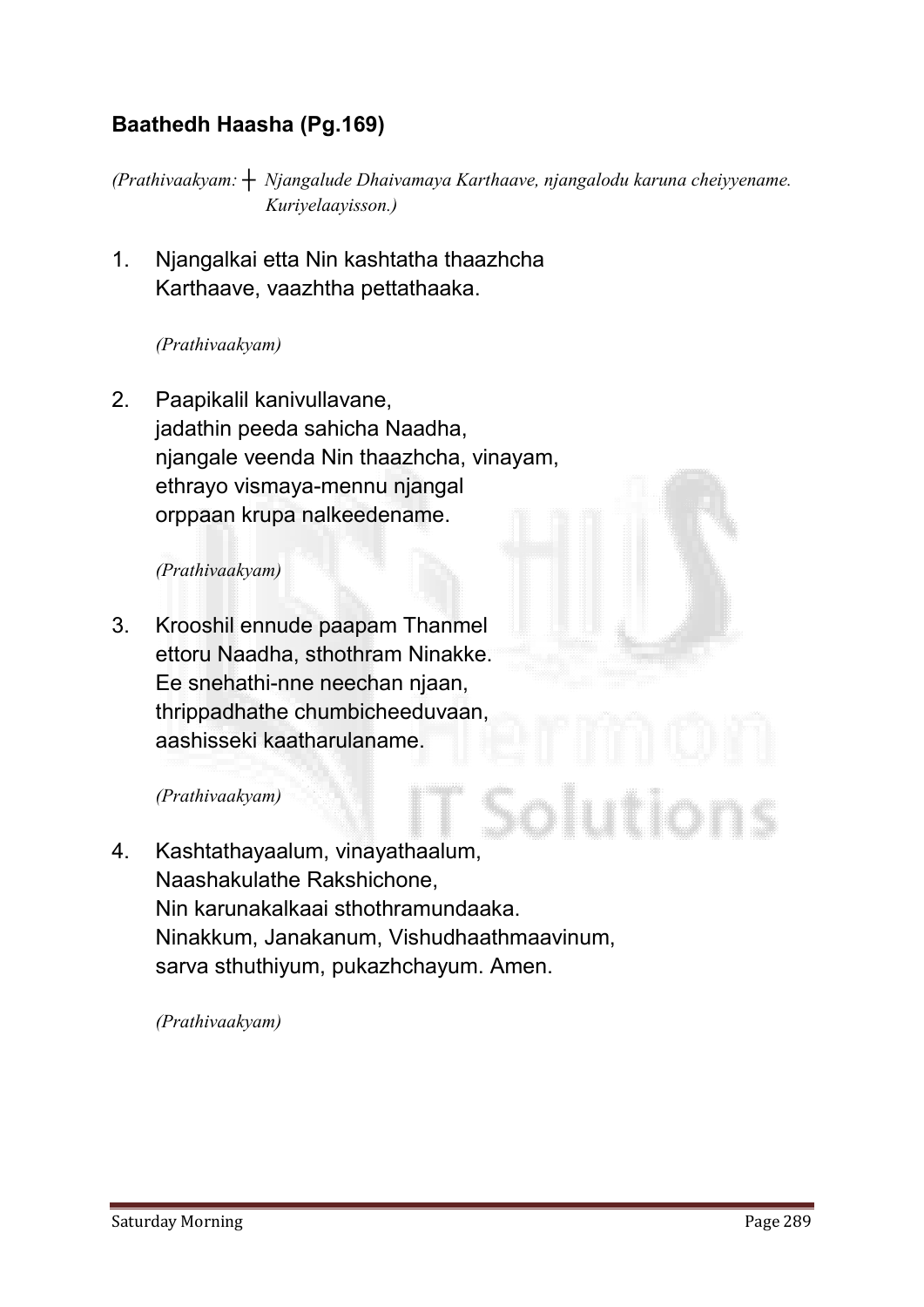# Song of Passion

*Response: ┼ O Lord our God, have mercy on us. Kurie Eliesson.)*

**1. O Lord, blessed be the hardship and humility You endured for our sake.**

*(Response)*

**2. O Lord, who has mercy on sinners and bore the sufferings of the flesh, grant us the grace to remember how amazing Your unassuming humility was for our redemption.**

#### *(Response)*

**3. O Lord, who bore my sin on Yourself on the cross, praise be to You. For this love, bless and help me, a sinner, to kiss Your feet.**

#### *(Response)*

**4. O Saviour, who saved the doomed race with suffering and in humility, we thank You for Your mercy. All praise and adoration to You, the Father and the Holy Spirit. Amen.**

*(Response)*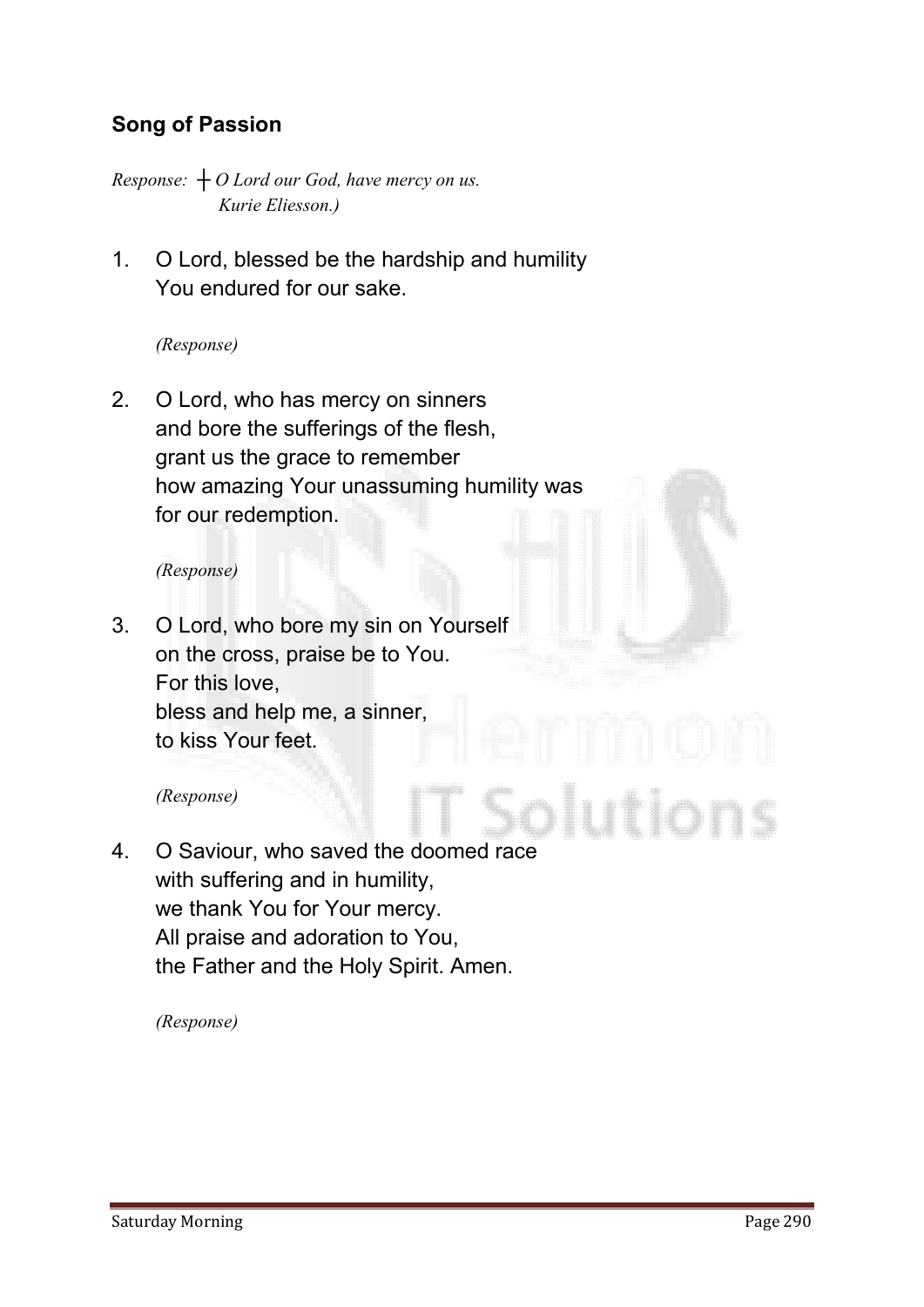# Mar Apreminte Baaoosa (Pg.170)

*(Prathivaakyam: ┼ Njangalude Dhaivamaya Karthaave, njangalodu karuna cheiyyename. Kuriyelaayisson.)*

**1. Njangalkaayathi kashttathakal ettoru Naadha, njangale Nee anugrahichavayin pankum Nin Raajyohariyum nalkename.**

#### *(Prathivaakyam)*

**2. Sraaphakaluyare bhayathode, vishudhan ennavar sthuthikkunnu. Kashtatha, vinayam, maranamathum elppan thirumanassaayathinaal Ninsthalathil Nin bahumaanam vaazhtha-ppettathenn uracheedunnu.**

#### *(Prathivaakyam)*

**3. Paapikal pakkal Nin thunakal-asankhyamennathinaal, sthuthi Ninakku. Srshttikal sarvavum bhangiyode nandhiyaai thirumun sthuthicheedunnu. Krooshile sambadhyangalellam paapikkarulaname Naadha. Ninakkum, Thaathanum, Roohaaikkum, sthuthiyundakattennekkum.**

#### *(Prathivaakyam)*

**4. Namaskaaram kelkkunnavane, yaachanakal nalkunnavane, njangalin praarthanakal kettu, yaachanakal nalkeedename.**

*(Prathivaakyam)*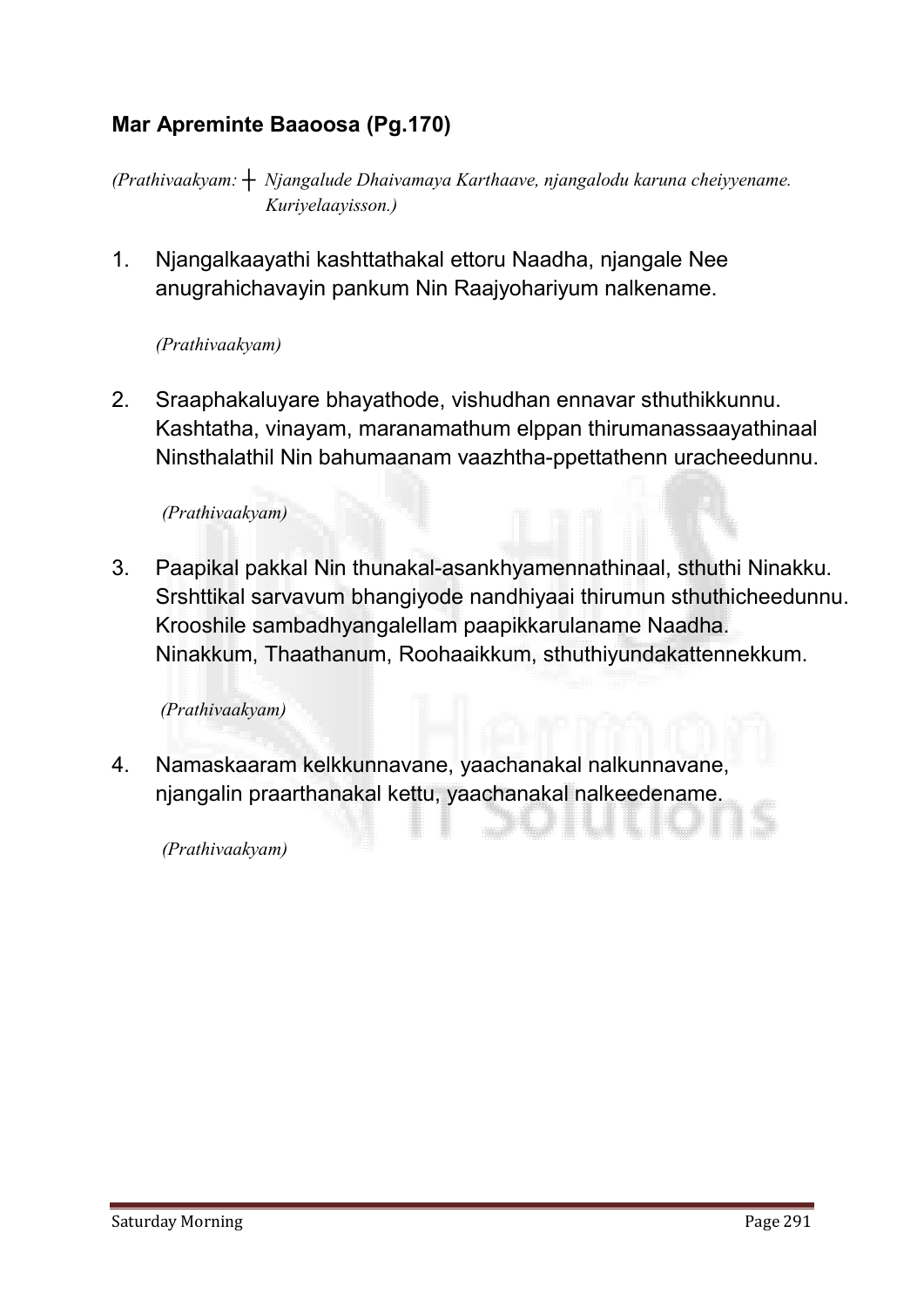# St. Ephrem's Hymn of Supplication

*(Response: ┼ O Lord our God, have mercy on us. Kurie Eliesson)*

**1. O Lord who suffered immensely for us, bless us and grant us a share in Your heavenly Kingdom.**

#### *(Response)*

**2. In fear, the Seraphs on high, worship You as the holy One. Because You willingly accepted suffering, humility and death, we affirm that the honour given to You where You are, is blessed.**

*(Response)* 

**3. We praise You for Your steadfast support of sinners. All creation magnificently praise with gratitude, in Your holy presence. O Lord, impart all the riches of Your cross to the sinner. Praise be to You, the Father and the Spirit, forever.**

*(Response)* 

**4. O You who hears prayers and grants petitions, hear our prayers and grant our petitions.**

*(Response)*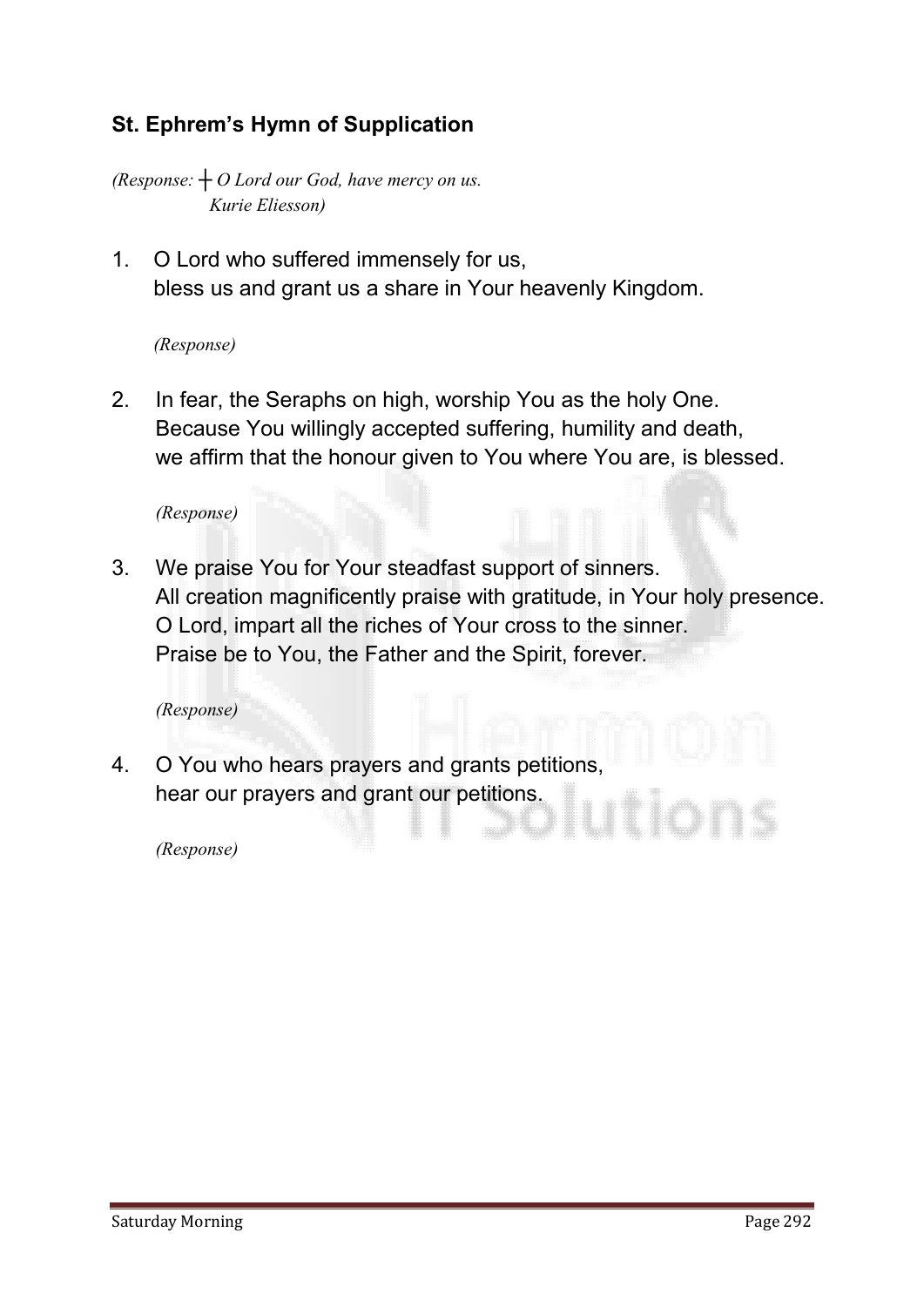# Kauma (Pg.32)

#### *(Moonnu praavashyam pattakkaarente pinnalle ettuchollenam)*

**Thante maranathaal, njangalude maranathe jeevippicha Mashiha Thamburaane, njangalude jeevane shakthippeduthi, njangalodu karuna cheiyyename.** *┼ Kuriyelaayisson.*

#### *(Pattakkaarente pinnalle ettuchollenam)*

**Njangalude Karthaave, Ninakku sthuthi, Ninte Pithaavinu bahumaanavum, Parishudha-Roohaaikku vandhanavum, pukazhchayum undaayirikkatte. Paapikalaaya njangalude-mel anugrahangalum, karunakalum undaayirikkename. Melulla Yerushaleminte vaathilukal thurannu, Mashihaaye, Ninte simhaasanathin munpaake, njangalude praarthanakal praveshikkumaar-aakaname. Njangalude Karthaave Ninakku sthuthi. Ennekkum njangalude sharanavume, Ninakku sthuthi. Baarekmaar.** 

#### *(Allenkil geetham)*

**Karthaa, sthuthi Ninakku, Thaathanu bahumaanam, Vishudha-Roohaaikku, pukazhcha vandhanam. Paapikalaakunna, Ninnude adiyaaril anugraham, krupayum chorinjeedename Nee. Melulla Yerushalem vaathil thurannittu, Mashiha simhaasane, praarthana ethaname. Sthuthi en Karthaave, sthuthi en Karthaave, nithya sharanavume, sthuthithe. Baarekmaar.**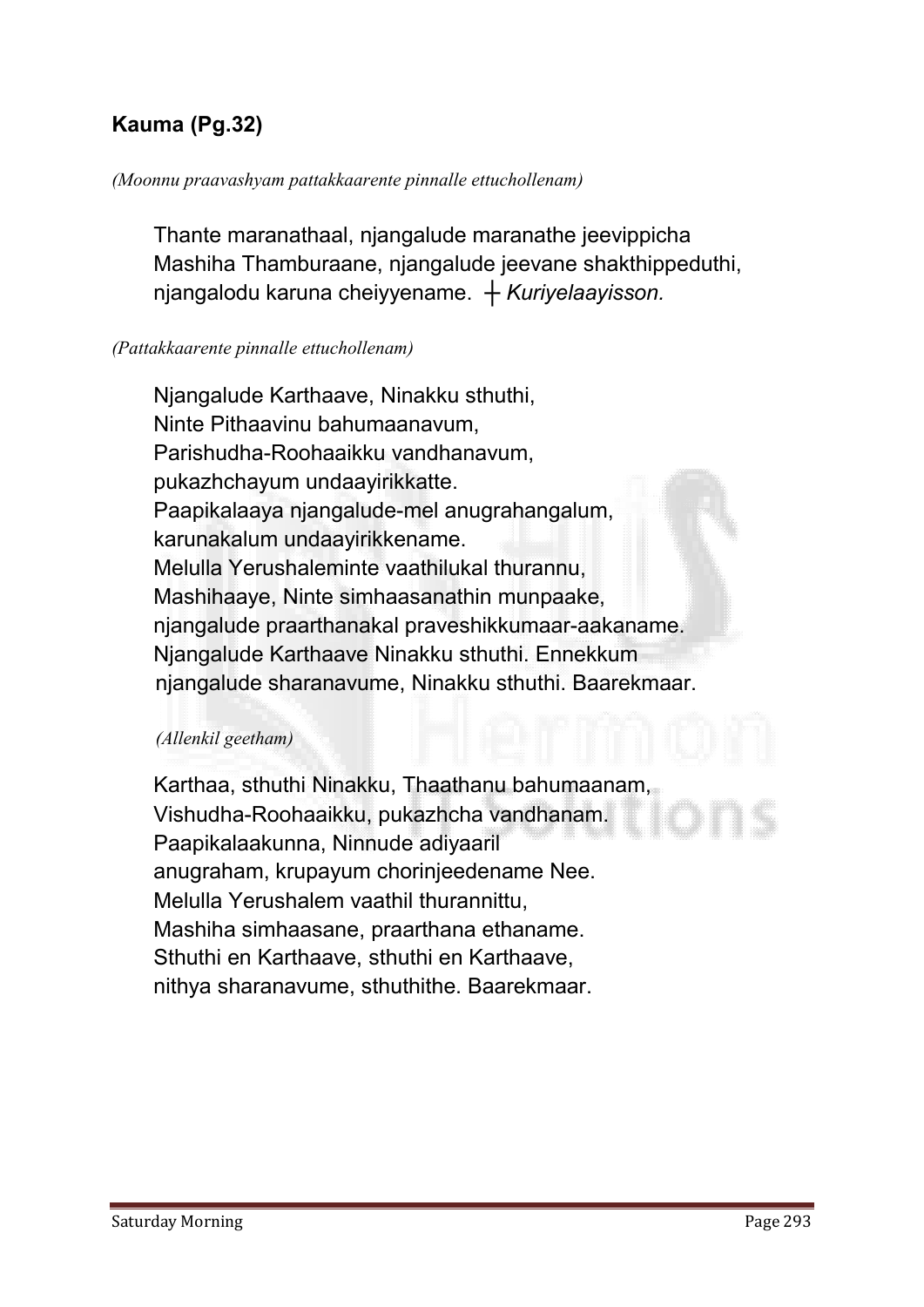# Adoration

#### *(To be said three times after the priest)*

 **O Lord the Messiah, who by Thy death transformed our death into life, strengthen our lives and have mercy on us.** *┼ Lord, have mercy.*

#### *(Repeat after the priest)*

**Our Lord, praise be to Thee, glory be to Thy Father, and our praise and worship be to the Holy Spirit. May Thy blessings and mercies be on us sinners. O Messiah, open the doors of heavenly Jerusalem so that our prayers may reach Thy throne of grace. Our Lord, praise be to Thee. Praise be to Thee, our eternal refuge. Bless us O Lord.**

#### *(Or in song)*

**Praise be to Thee O Lord, glory be to the Father and to the Holy Spirit, our praise and worship. Bestow Thy blessings and grace upon us, Thy sinful servants. O Messiah, open the doors of heavenly Jerusalem so that our prayers may reach Thy throne of grace. My Lord, praise be to Thee. My Lord, praise be to Thee. Praise be to Thee, our eternal refuge. Bless us O Lord.**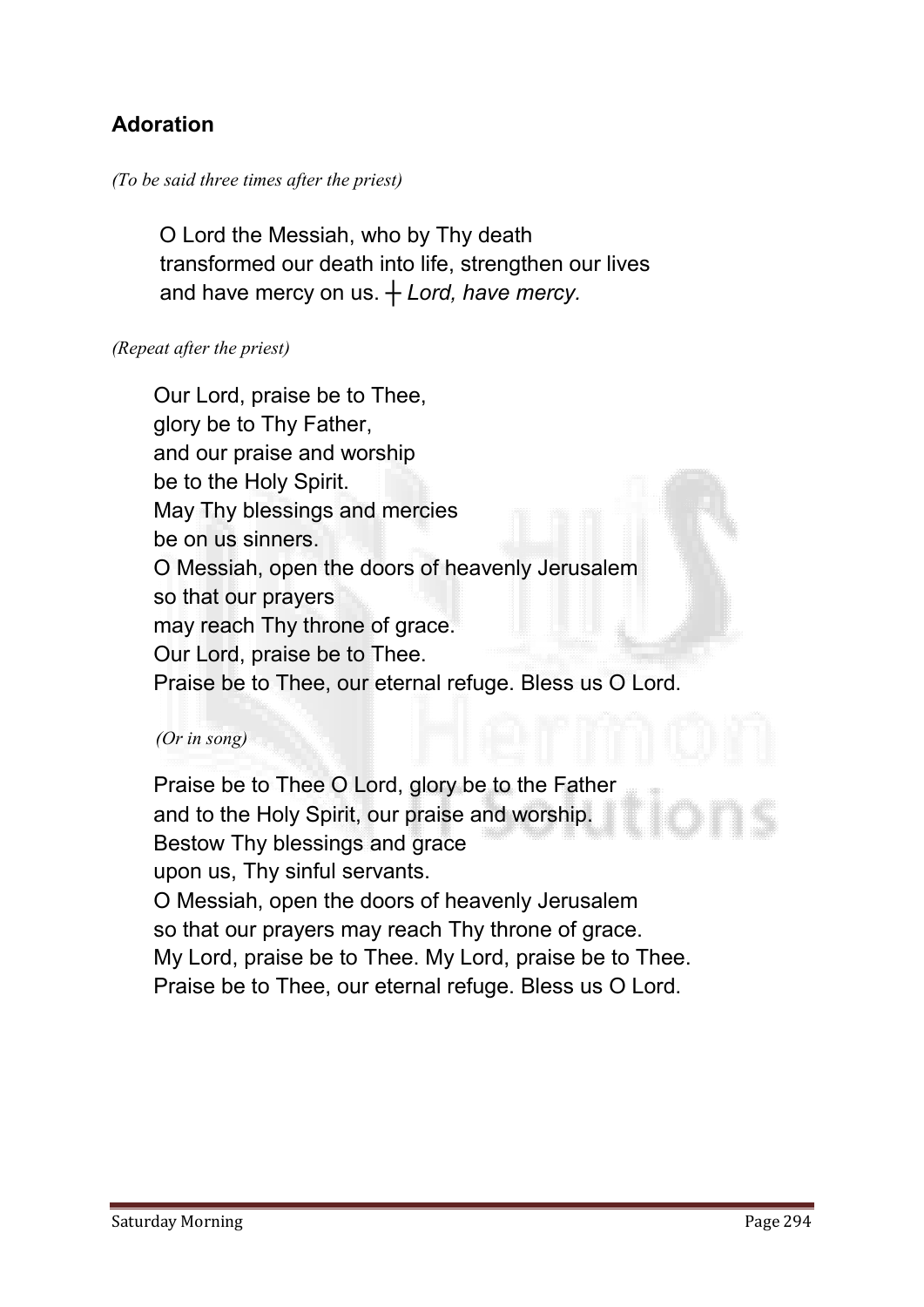# Karthaavinte Praarthana (Pg.2)

- **P. Swargasthanaaya njangalude Pithaave,**
- **C. Ninte naamam parishudham aakkapedename. Ninte Raajyam varename; Ninte ishtam swargathile-pole, bhoomiyilum-aakaname. Njangalkku aavashyamulla aahaaram innu njangalkku tharename. Njangalude kadakkaarodu njangal kshamichirikkunnathu-pole, njangalude kadangalum, dhoshangalum, njangalodum kshamikkename. Njangale pareekshayilekku praveshippikkaathe, njangale dhushtanil ninnu rakshichu-kollename; enthukondennaal, Raajyavum, shakthiyum, mahathwavum, ennekkum Ninakkullath-aakunnu. Amen.**

#### *(Allenkil geetham)*

# Karthaavinte Praarthana (Pg.3)

- **P. Swarlokathil-irunnarulum Dheva, njangalude Thaatha,**
- **C. Ninthiru-naamam paavanamai, perumaarapettee-dename.**
- **P. Thaathaa Ninnude thiru Raajyam, vannee-daname eeyulakil.**
- **C. Thiruhitham ethu-pol suraloke, athu-polivideyum-aakaname.**
- **P. Vendunn-aahaaram engalkkinn-ekaname Nee Karthaave.**
- **C. Anyarod-engal kshamichathu-pol, adiyaar paapam mochikka.**
- **P. Pareekshayil-engale aakkaruthe, dhushtanil ninnozhi-vaakkuka Nee.**
- **C. Raajyam, shakthi, mahathwangal, ennum Ninakkullava. Amen.**

# Onnaam Paadam: Yesheyyaavu 56:1-6

# Randaam Paadam:2 Corinthiar 1:1-7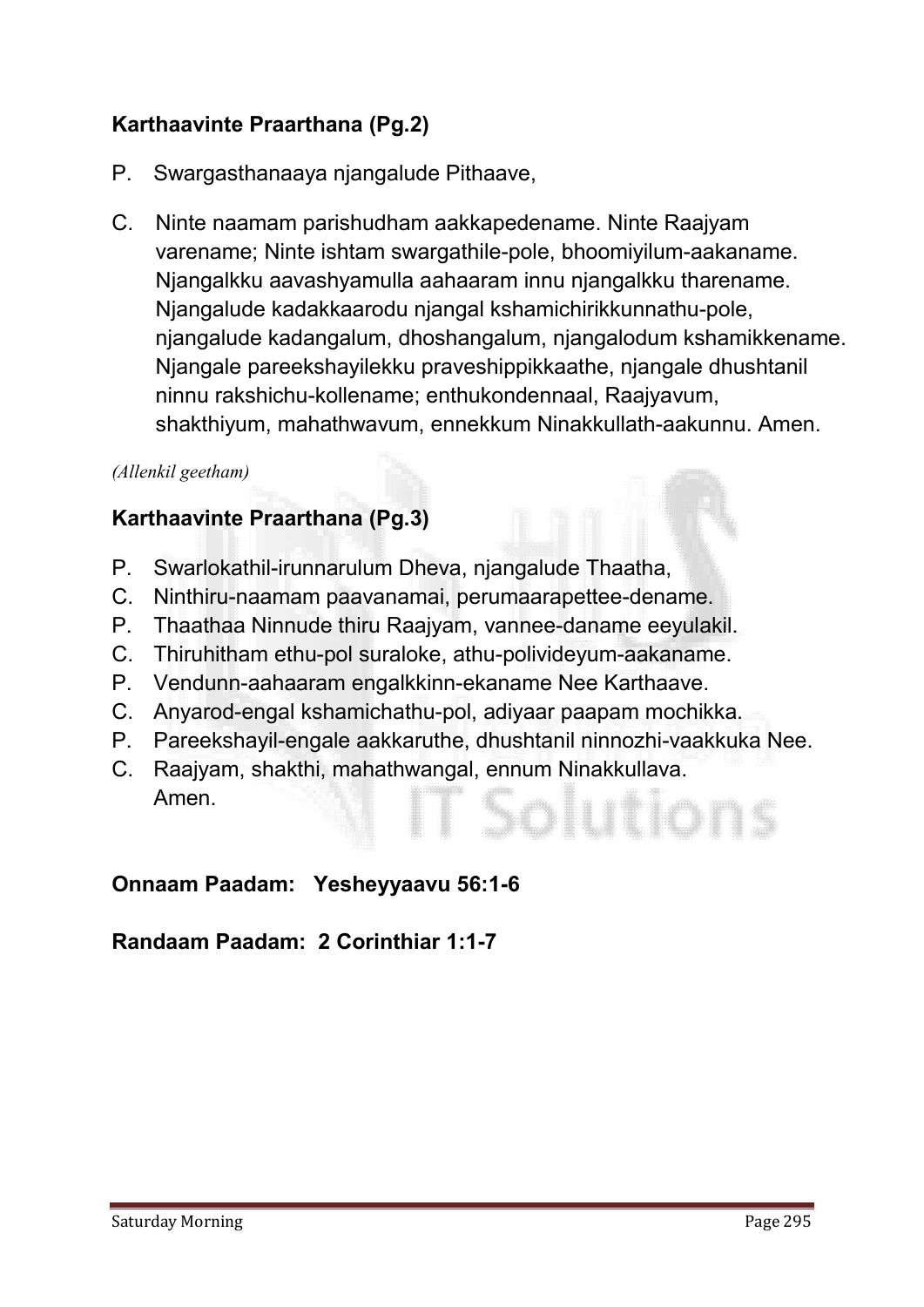# The Lord's Prayer

- **P. Our Father in heaven,**
- **C. hallowed be Thy name. Thy Kingdom come; Thy will be done on earth, as it is in heaven. Give us this day our daily bread. Forgive us our sins and offences, as we forgive those who sin against us. Lead us not into temptation and deliver us from the evil one; for Thine is the Kingdom, the power and the glory, forever and ever. Amen.**

*(Or in song)*

#### The Lord's Prayer

- **P. Our Father in heaven,**
- **C. Hallowed be Thy name.**
- **P. Thy Kingdom come;**
- **C. Thy will be done on earth, as it is in heaven.**
- **P. Give us this day our daily bread.**
- **C. Forgive us our sins as we forgive those who sin against us.**
- **P. Lead us not into temptation and deliver us from the evil one,**
- **C. For Thine is the Kingdom, the power and the glory, forever and ever. Amen.**

#### First Lesson: Isaiah 56:1-6

# Second Lesson: 2 Corinthians 1:1-7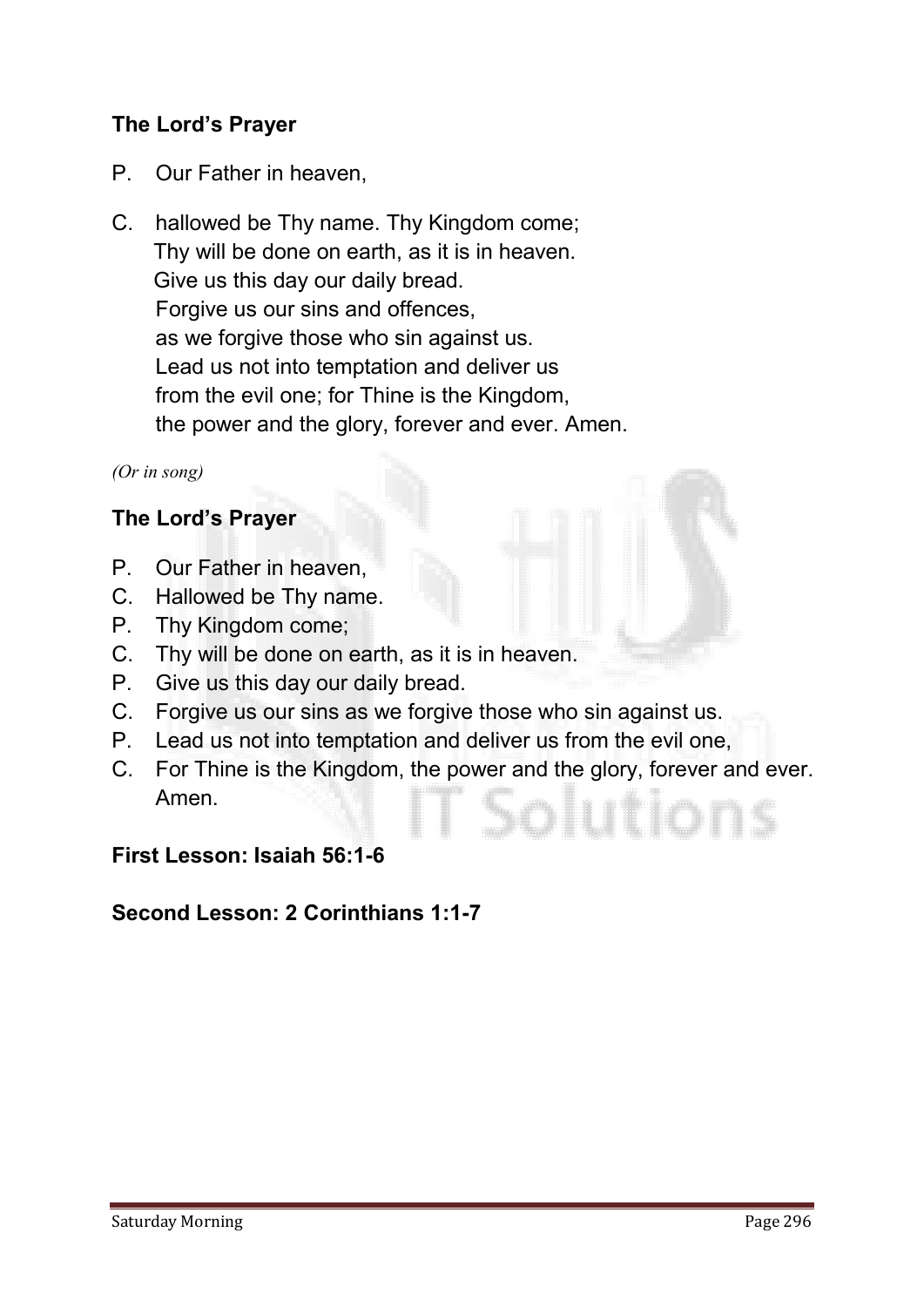# Masumoor: Sankeerthanam (Pg.34)

- **P. Karthaave, Ninne njaan nokki-vilichu; ennodu utharamarulename.**
- **C. Karthaave, njaan Ninte adukkal nilavilichu; Karthaave, "jeevan ullavarude dheshathu ente prathyaashayum, ente ohariyum Neeyaakunnu," ennu njaan paranju.**
- **P. Ninte Vachanam ente kaalukalkku vilakkum, ente vazhikalkku prakaashavum-aakunnu. Ninte neethiyulla vidhikale aacharikkumennu njaan aanayittu nischayichu.**
- **C. Karthaave, njaan ettavum elimappettirikkunnu. Ninte Vaagdhaana prakaaram enne jeevippikkename. Karthaave, ente vaayile vachanangalil Nee ishtappettu, Ninte nyaayangal enne padippikkename.**
- **All: Sakala jaathikalume Karthaavine sthuthippin; enthukondennaal Avante krupa nammude-mel shakthippettirikkunnu. Avan sathyamaayittu ennekkum Karthaavaakunnu. Dhaivame, sthuthi Ninakku yogyamaakunnu. Baarekmaar.**
- **P. Pithaavinum, Puthranum, Parishudha-Roohaaikkum sthuthi.**
- **C. Aadhimuthal ennennekkum thanne. Amen.**

# Eniyaana (Pg.171)

- **P. Rakshaakaramaaya maranathaal, maranamullavarkku jeevan nalkukayum, paathaalathil irunna aathmaakkalkku prathyaashayum, rakshayum urappikkukayum cheiytha Dhaivamaaya Mashihaaye,**
- **C. Ninte sannidhiyilekku aduthuvarunna njangale anugrahikkename.**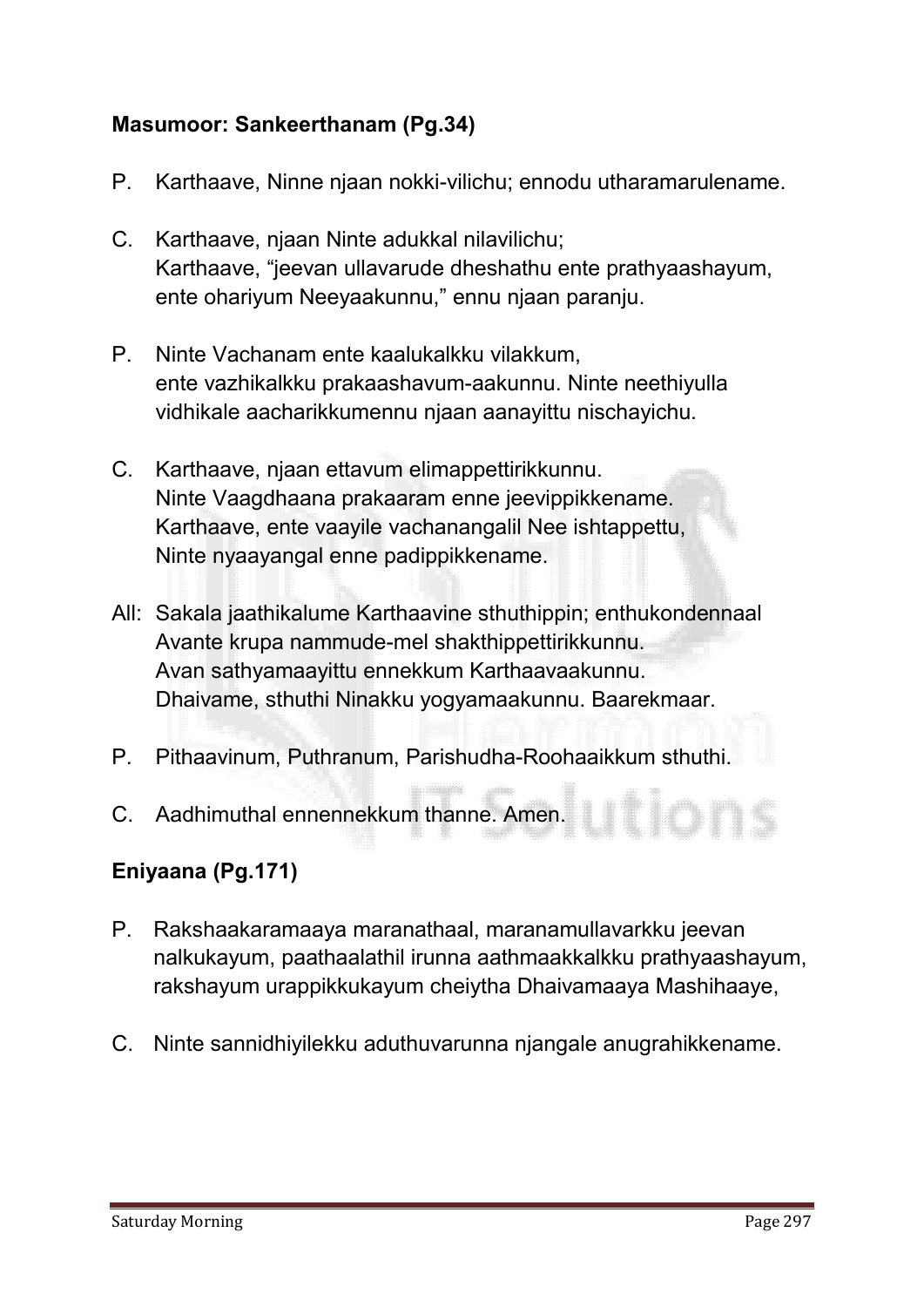# Psalms

- **P.** Lord, I call upon You; answer unto me.<sup>xiii</sup>
- **C. I cry unto You, Lord; I say, "You are my refuge and portion in the land of the living."xiv**
- **P. Your Word is a lamp to my feet and a light for my path. I have taken an oath and confirmed it, that I will follow Your righteous laws. xv**
- **C. I have suffered much; preserve my life O Lord, according to Your Word. Accept O Lord, the willing praise of my mouth,**  and teach me Your laws.<sup>xvi</sup>
- **All: Praise the Lord, all you nations; for His grace abounds in us. He is truly Lord forever.**<sup>xvii</sup> **O God, You are worthy of praise. Bless us O Lord.**
- **P. Praise be to the Father, the Son and the Holy Spirit.**
- **C. As it was in the beginning, is now and forever shall be. Amen.**

#### **Responsory**

- **P. O God the Messiah, who gave life to the dead through Your salvific death and confirmed hope and salvation to souls in hell,**
- **C. Bless us as we approach Your presence.**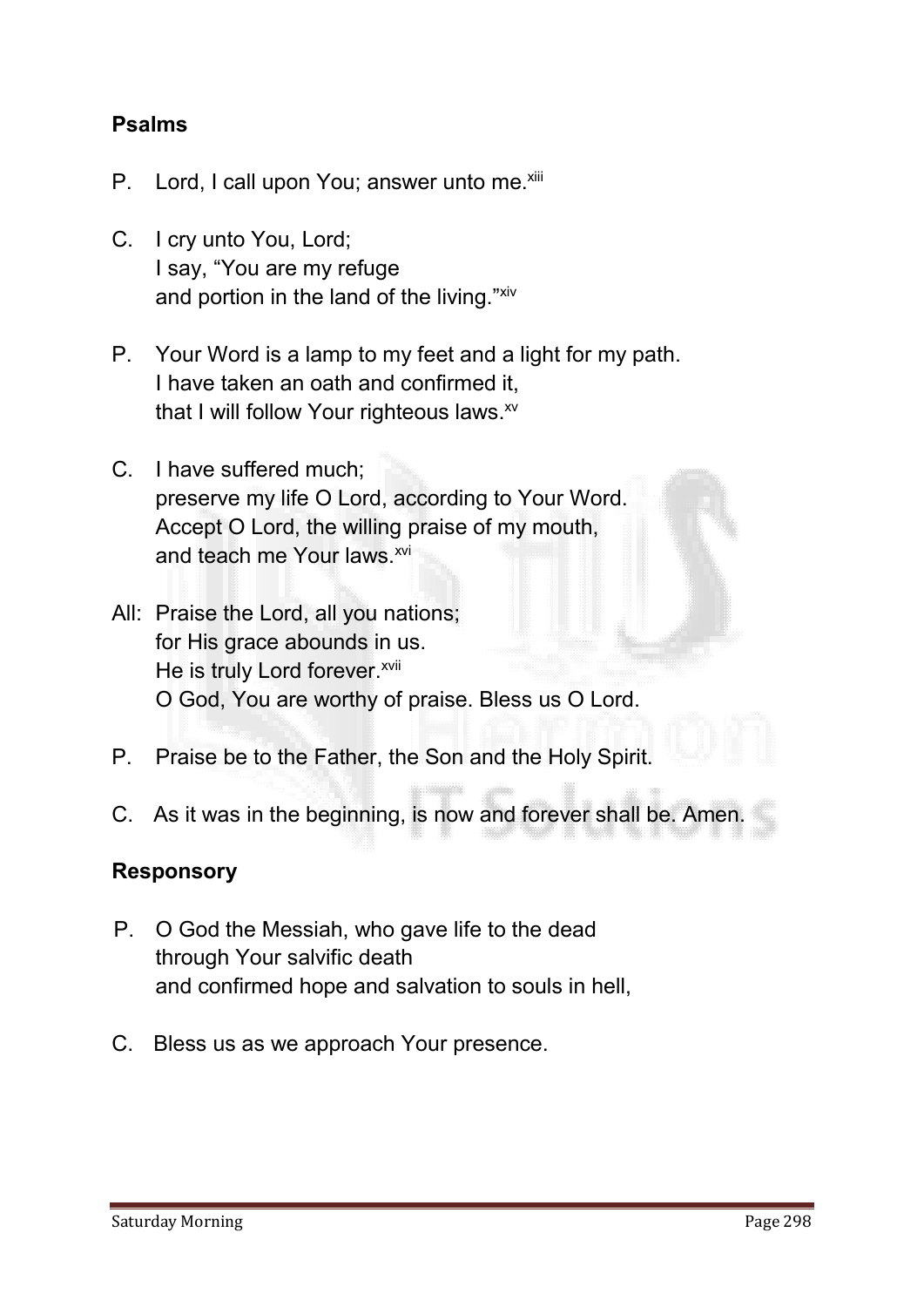- **P. Paathaalathil irangi Thannil vishwasichirunnavarude aathmaakkale thane-kkurichulla arivinte prakaasham kondu niracha Dhaivamaaya Mashihaaye,**
- **C. Ninte sannidhiyilekku aduthuvarunna njangale anugrahikkename**
- **P. Marichavarude idayilekku praveshikkukayum, thanne kaanunnathinu kaathirunnavaraayi, nidhrapraapicha neethimaanmaare aashwasippikkukayum cheiytha Dhaivamaaya Mashihaaye,**
- **C. Ninte sannidhiyilekku aduthuvarunna njangale anugrahikkename.**
- **P. Adimayil ninnu njangale veendeduppan vendi snehapoorvam kabarilekku irangiya Dhaivamaaya Mashihaaye,**
- **C. Ninte sannidhiyilekku aduthuvarunna njangale anugrahikkename**
- **P. Thante maranathaal paapikale rakshikkayum, maranamulla vargathinu uyirthezhunnelpinte prathyaasha nalkukkayum cheiytha Dhaivamaaya Mashihaaye,**
- **C. Ninte sannidhiyilekku aduthuvarunna njangale anugrahikkename.**

# Apeksha (Pg.43)

**P. Sakalathinteyum Udayavanaaya njangalude Pithaavaaya Dhaivame, ee samayatholam njangale kshemathode konduvann irikkunnathinaayi, Ninakku njangal sthothram cheiyyunnu.** 

**Ninte karunayaal inne dhivasam paapavum, aapathum koodaathe njangale kaathu, neethiyal njangale paalichu kollename. Karthaave, njangalude sharanam Ninnil maathramaakayaal, Ninte preethi vaalsalyavum, aardhra karunayum, njangalude-mel undaayirikkename.** 

**Nee krupayulla Karthaavaakayal, Ninte pramaanangalude vazhi njangale padippichu, athil njangale nadathename.**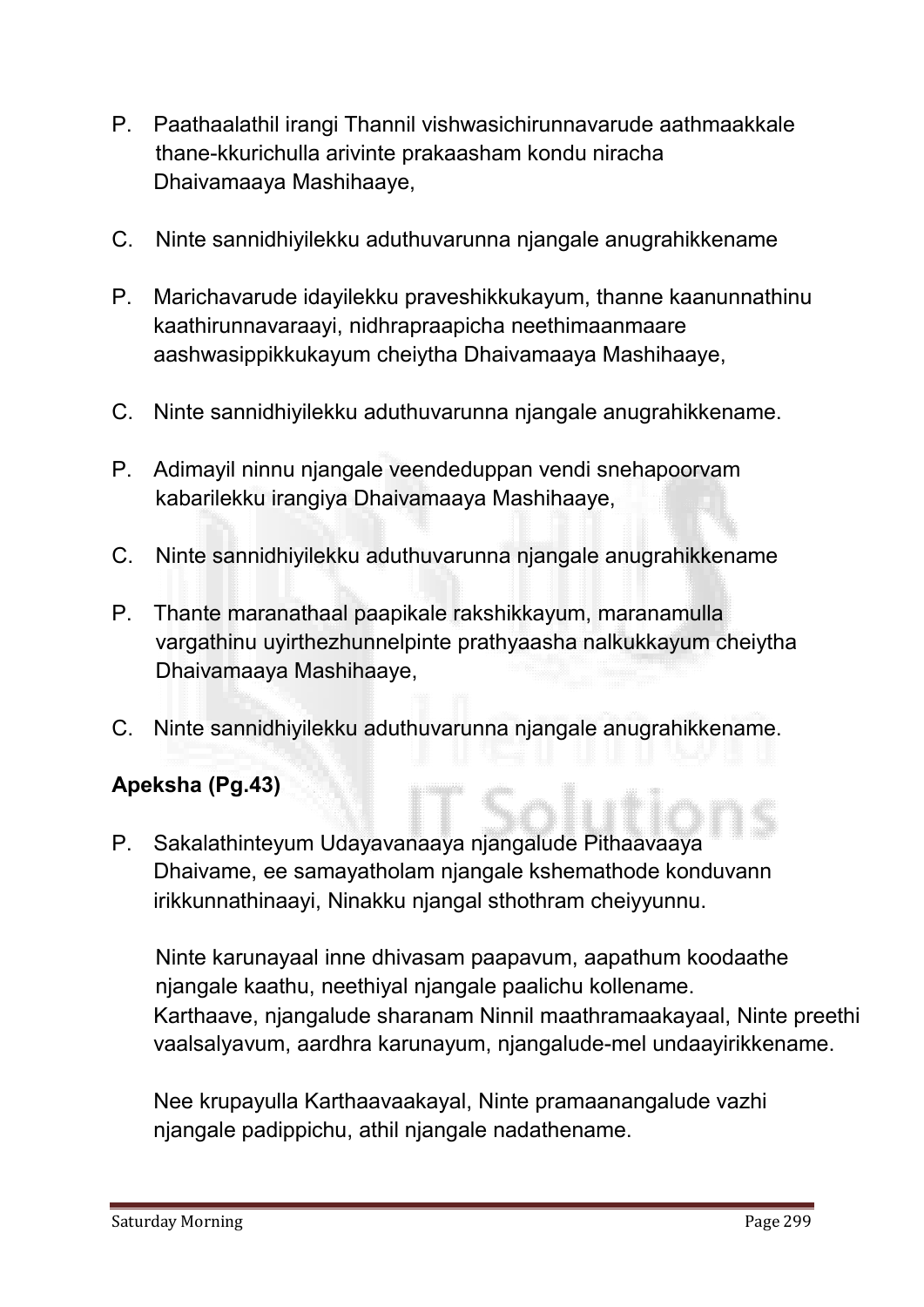- **P. O God the Messiah, who descended into hell and filled the souls of those who believed in You with the glow that comes from knowing You,**
- **C. Bless us as we approach Your presence.**
- **P. O God the Messiah, who went among the dead and comforted the righteous who had fallen asleep but who were waiting to see You,**
- **C. Bless us as we approach Your presence.**
- **P. O God the Messiah, who descended into the tomb out of love to redeem us from bondage,**
- **C. Bless us as we approach Your presence.**
- **P. O God the Messiah, who saved sinners through Your death and granted the hope of resurrection to the mortal human race**
- **C. Bless us as we approach Your presence.**

# **Supplication**

**P. O God our Father and Lord of all, we thank You for bringing us safely to this moment.**

> **By Your mercy, keep us safe from sin and danger and sustain us with Your righteousness today. O Lord, because You are our only refuge, bestow on us Your matchless love and great mercy.**

**Because You are a merciful Lord, teach us Your law and keep us on its path.**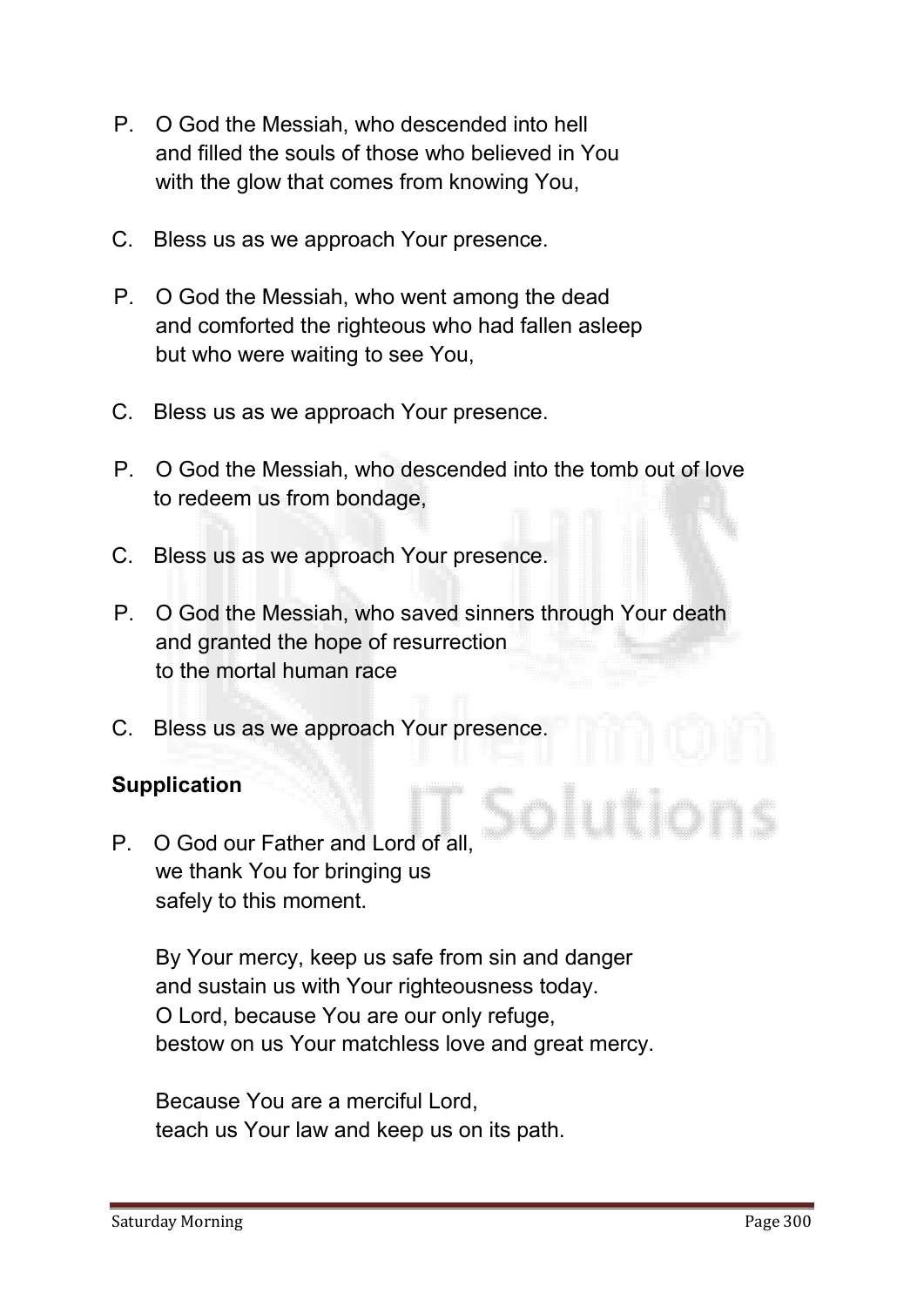**Parishudhanaaya Karthaave, Ninte prakashathaal njangale prakaashippikkename. Inne dhivasam njangalkku aavashyamulla sakala nanmakalum njangalude-mel varshikkukayum cheiyyename.** 

**Sthuthiyum, bahumaannanavum, aadhipathyavum, Ninakku yogyamaayirikkunnu.**

**C. Amen.**

# Apeksha (Pg.9)

**P. Karthaavinu sthothram cheiyyunnathum, Athyunnathana-yullove, Ninte naamathinu paadunnathum, raavile Ninte krupayum, raathrithorum Ninte vishwasthathayum ariyikkunnathum nallathaakunnu.** 

**Karthaave, raavile njangalude shabdham kelkkename; raavile njangal orungi Ninakku kaanappedum. Karthaave, Ninte janathodu karuna cheiyyename.** 

**Karthaave, njangalude ellaavarudeyum paapangale pariharichu, kshamikkename. Parishudhan-aayullove, Ninte valankai njangalude mel aavasippikkename. Thirunaamam nimitham njangalude paapa rogangalil-ninnu njangale soukhyam aakkukayum cheiyyename.**

**C. Amen.**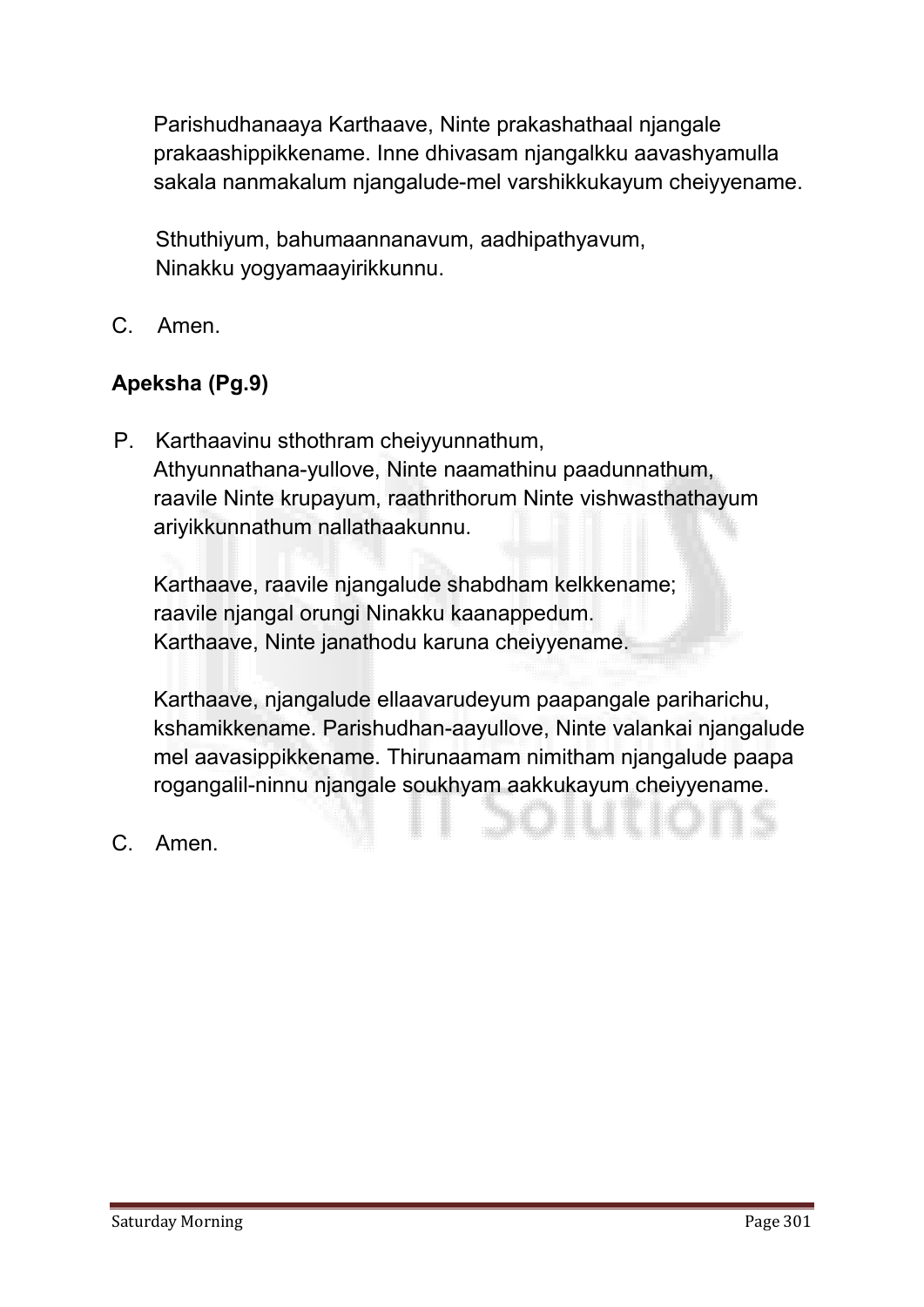**O holy Lord, allow us to shine forth with Your light. Bestow upon us all the goodness we need today.**

**You are worthy of praise, worship and sovereignty.**

**C. Amen.**

# **Supplication**

**P. It is good to thank the Lord; to sing praises to Your name, O Most High One, to sing of Your mercies in the morning and to proclaim Your faithfulness in the evening.**

**O Lord, listen to our voice in the morning; in the morning, we will come prepared to be in Your presence. O Lord, have mercy on Your people.** 

**O Lord, absolve and forgive us all, our sins. O holy One, stretch forth Your right hand upon us. In Your holy name, heal us also from the diseases of sin.**

**C. Amen.**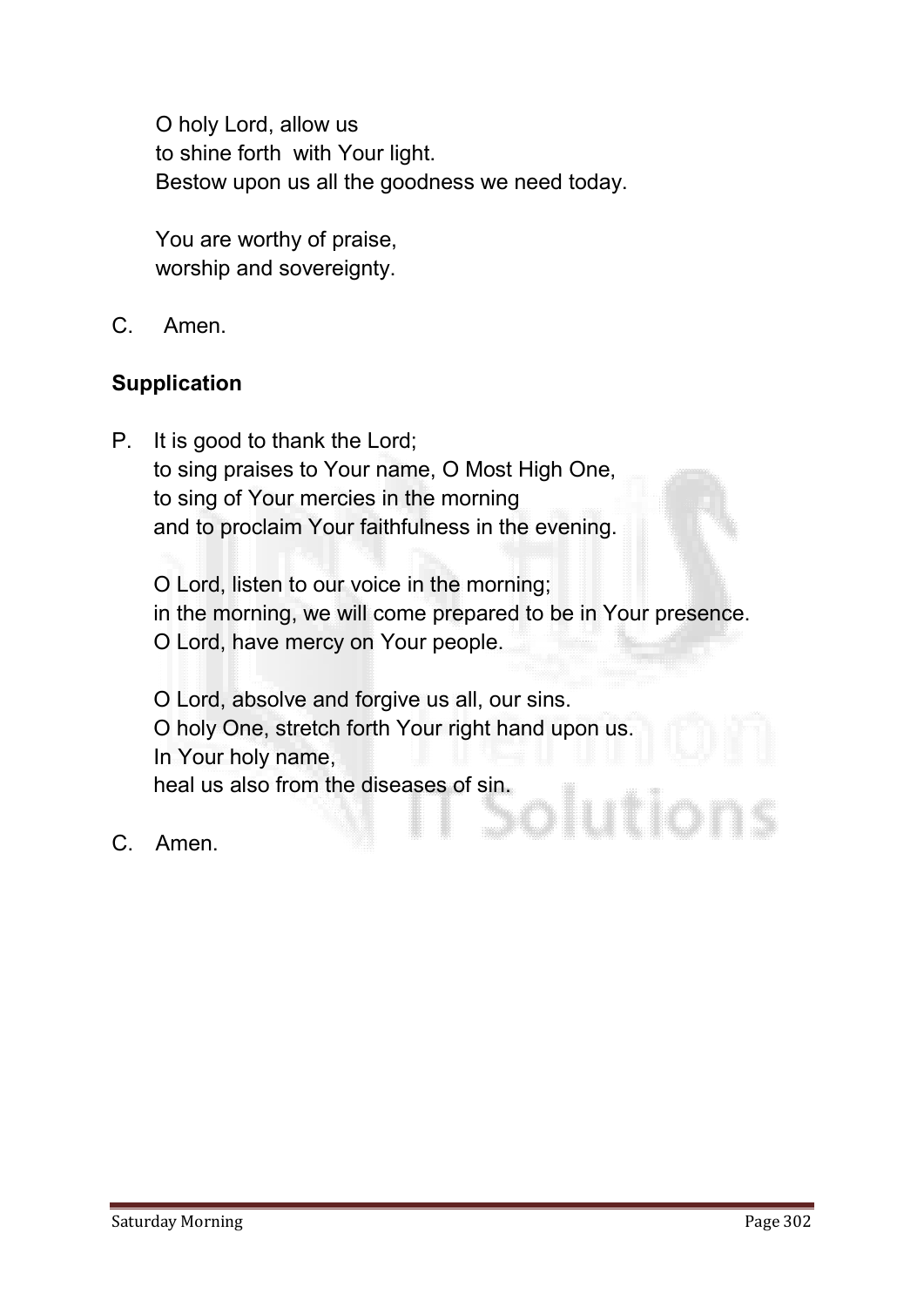# Kauma (Pg.32)

#### *(Moonnu praavashyam pattakkaarente pinnalle ettuchollenam)*

**Thante maranathaal, njangalude maranathe jeevippicha Mashiha Thamburaane, njangalude jeevane shakthippeduthi, njangalodu karuna cheiyyename.** *┼ Kuriyelaayisson.*

#### *(Pattakkaarente pinnalle ettuchollenam)*

**Njangalude Karthaave, Ninakku sthuthi, Ninte Pithaavinu bahumaanavum, Parishudha-Roohaaikku vandhanavum, pukazhchayum undaayirikkatte. Paapikalaaya njangalude-mel anugrahangalum, karunakalum undaayirikkename. Melulla Yerushaleminte vaathilukal thurannu, Mashihaaye, Ninte simhaasanathin munpaake, njangalude praarthanakal praveshikkumaar-aakaname. Njangalude Karthaave Ninakku sthuthi. Ennekkum njangalude sharanavume, Ninakku sthuthi. Baarekmaar.** 

#### *(Allenkil geetham)*

**Karthaa, sthuthi Ninakku, Thaathanu bahumaanam, Vishudha-Roohaaikku, pukazhcha vandhanam. Paapikalaakunna, Ninnude adiyaaril anugraham, krupayum chorinjeedename Nee. Melulla Yerushalem vaathil thurannittu, Mashiha simhaasane, praarthana ethaname. Sthuthi en Karthaave, sthuthi en Karthaave, nithya sharanavume, sthuthithe. Baarekmaar.**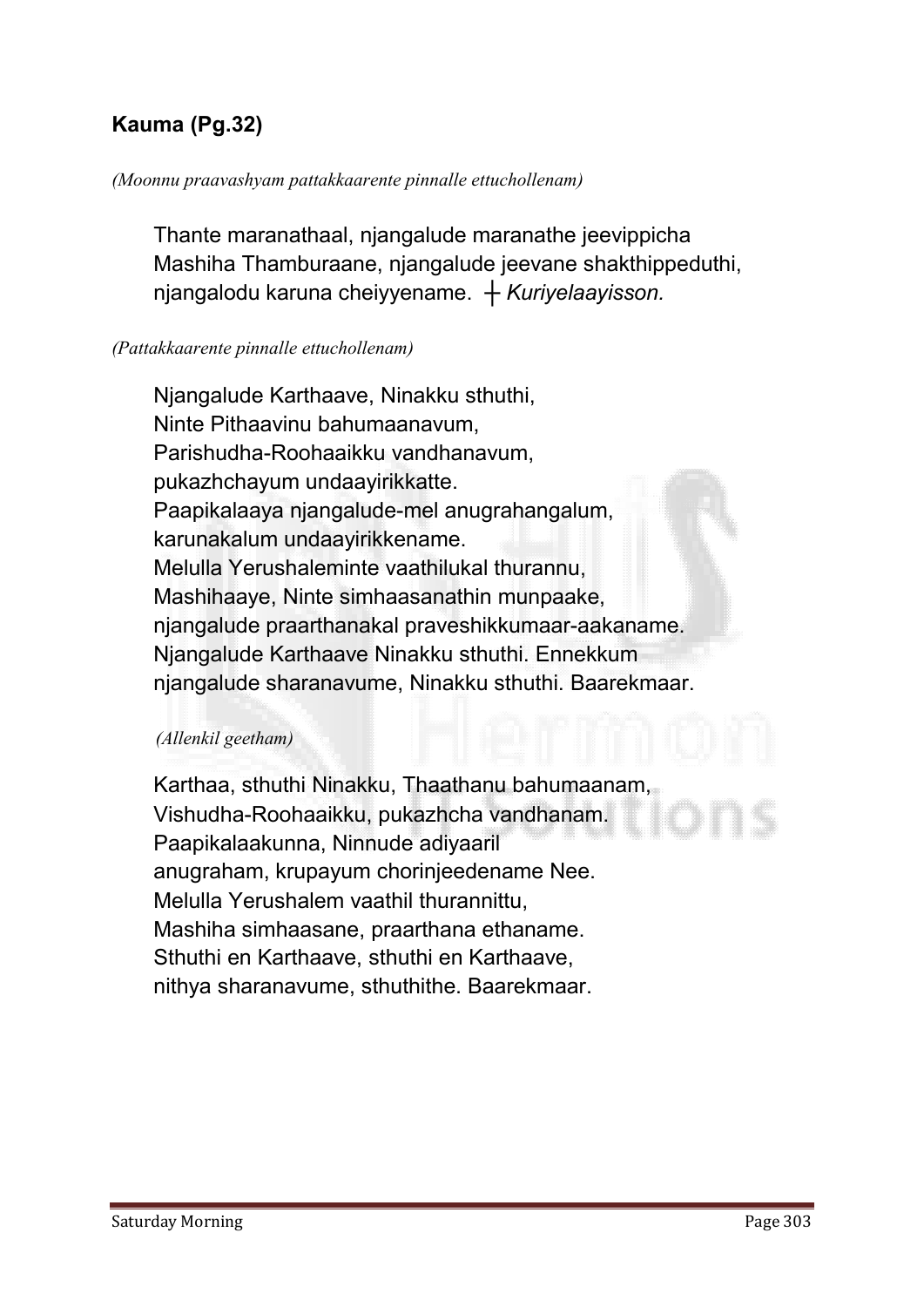# Adoration

#### *(To be said three times after the priest)*

 **O Lord the Messiah, who by Thy death transformed our death into life, strengthen our lives and have mercy on us.** *┼ Lord, have mercy.*

#### *(Repeat after the priest)*

**Our Lord, praise be to Thee, glory be to Thy Father, and our praise and worship be to the Holy Spirit. May Thy blessings and mercies be on us sinners. O Messiah, open the doors of heavenly Jerusalem so that our prayers may reach Thy throne of grace. Our Lord, praise be to Thee. Praise be to Thee, our eternal refuge. Bless us O Lord.**

#### *(Or in song)*

**Praise be to Thee O Lord, glory be to the Father and to the Holy Spirit, our praise and worship. Bestow Thy blessings and grace upon us, Thy sinful servants. O Messiah, open the doors of heavenly Jerusalem so that our prayers may reach Thy throne of grace. My Lord, praise be to Thee. My Lord, praise be to Thee. Praise be to Thee, our eternal refuge. Bless us O Lord.**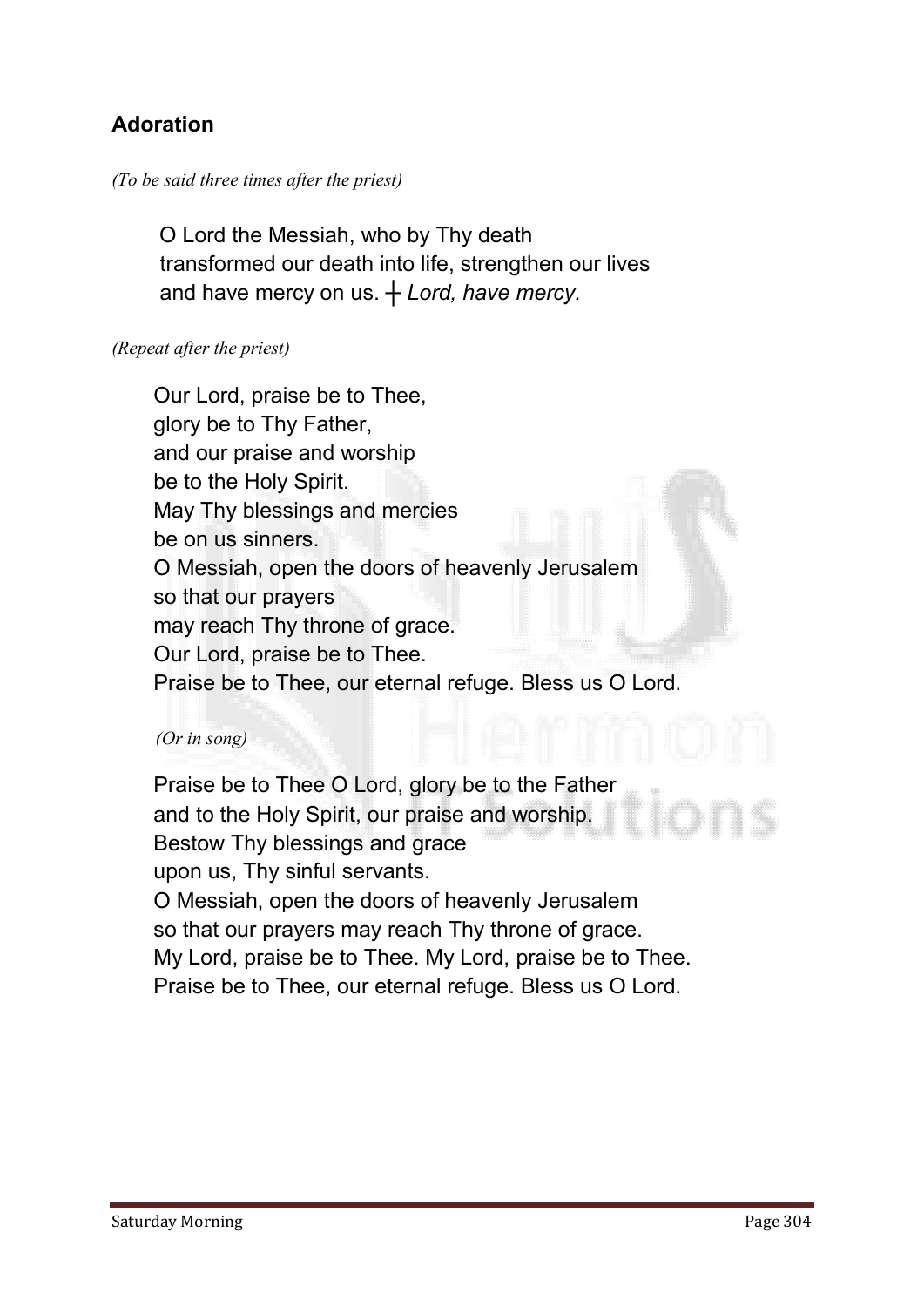# Karthaavinte Praarthana (Pg.2)

- **P. Swargasthanaaya njangalude Pithaave,**
- **C. Ninte naamam parishudham aakkapedename. Ninte Raajyam varename; Ninte ishtam swargathile-pole, bhoomiyilum-aakaname. Njangalkku aavashyamulla aahaaram innu njangalkku tharename. Njangalude kadakkaarodu njangal kshamichirikkunnathu-pole, njangalude kadangalum, dhoshangalum, njangalodum kshamikkename. Njangale pareekshayilekku praveshippikkaathe, njangale dhushtanil ninnu rakshichu-kollename; enthukondennaal, Raajyavum, shakthiyum, mahathwavum, ennekkum Ninakkullath-aakunnu. Amen.**

#### *(Allenkil geetham)*

# Karthaavinte Praarthana (Pg.3)

- **P. Swarlokathil-irunnarulum Dheva, njangalude Thaatha,**
- **C. Ninthiru-naamam paavanamai, perumaarapettee-dename.**
- **P. Thaathaa Ninnude thiru Raajyam, vannee-daname eeyulakil.**
- **C. Thiruhitham ethu-pol suraloke, athu-polivideyum-aakaname.**
- **P. Vendunn-aahaaram engalkkinn-ekaname Nee Karthaave.**
- **C. Anyarod-engal kshamichathu-pol, adiyaar paapam mochikka.**
- **P. Pareekshayil-engale aakkaruthe, dhushtanil ninnozhi-vaakkuka Nee.**
- **C. Raajyam, shakthi, mahathwangal, ennum Ninakkullava. Amen.**

# Evangeliyon: Mathaai 27:62-66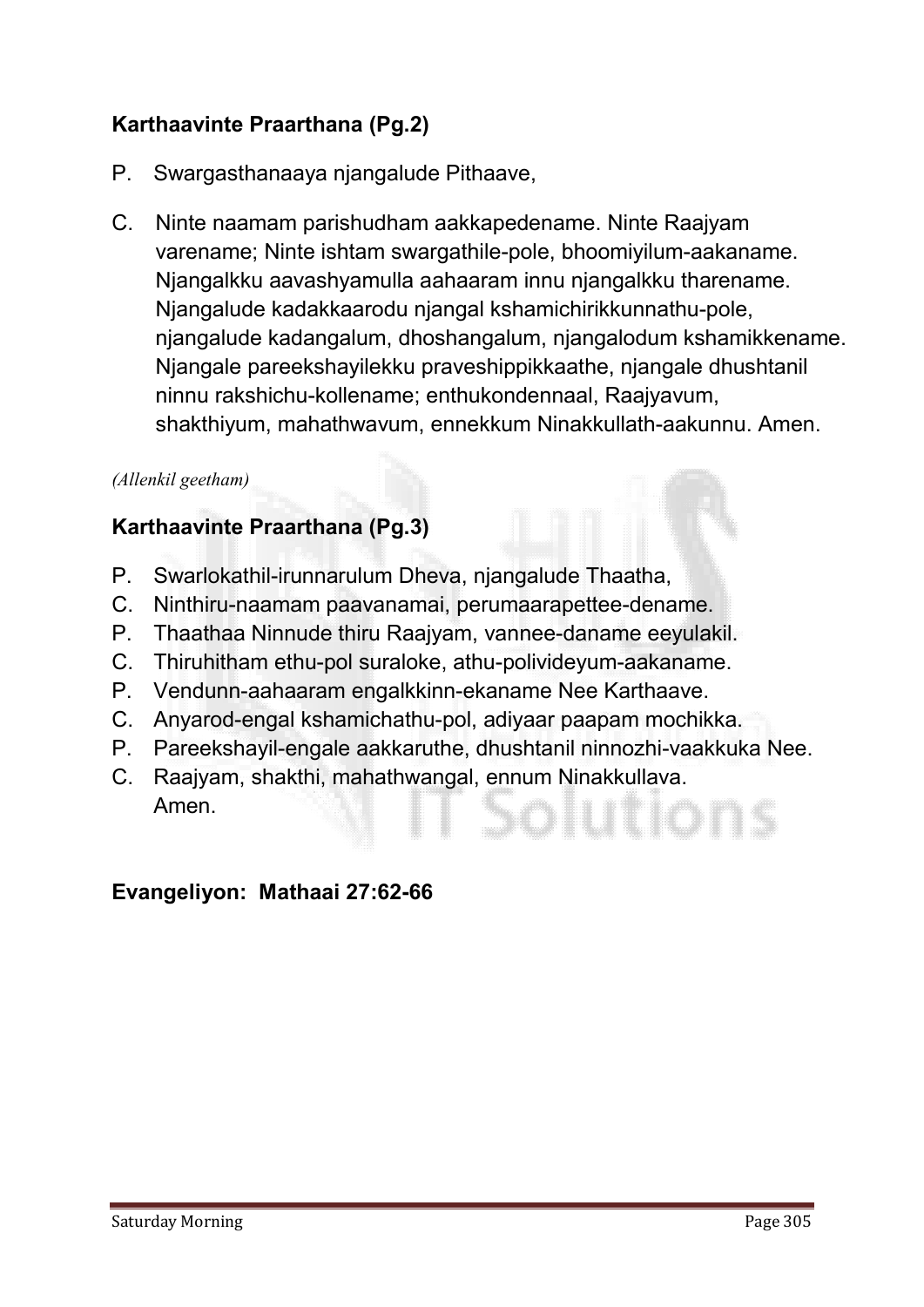# The Lord's Prayer

- **P. Our Father in heaven,**
- **C. hallowed be Thy name. Thy Kingdom come; Thy will be done on earth, as it is in heaven. Give us this day our daily bread. Forgive us our sins and offences, as we forgive those who sin against us. Lead us not into temptation and deliver us from the evil one; for Thine is the Kingdom, the power and the glory, forever and ever. Amen.**

*(Or in song)*

#### The Lord's Prayer

- **P. Our Father in heaven,**
- **C. Hallowed be Thy name.**
- **P. Thy Kingdom come;**
- **C. Thy will be done on earth, as it is in heaven.**
- **P. Give us this day our daily bread.**
- **C. Forgive us our sins as we forgive those who sin against us.**
- **P. Lead us not into temptation and deliver us from the evil one,**
- **C. For Thine is the Kingdom, the power and the glory, forever and ever. Amen.**

# Gospel Reading: Matthew 27:62-66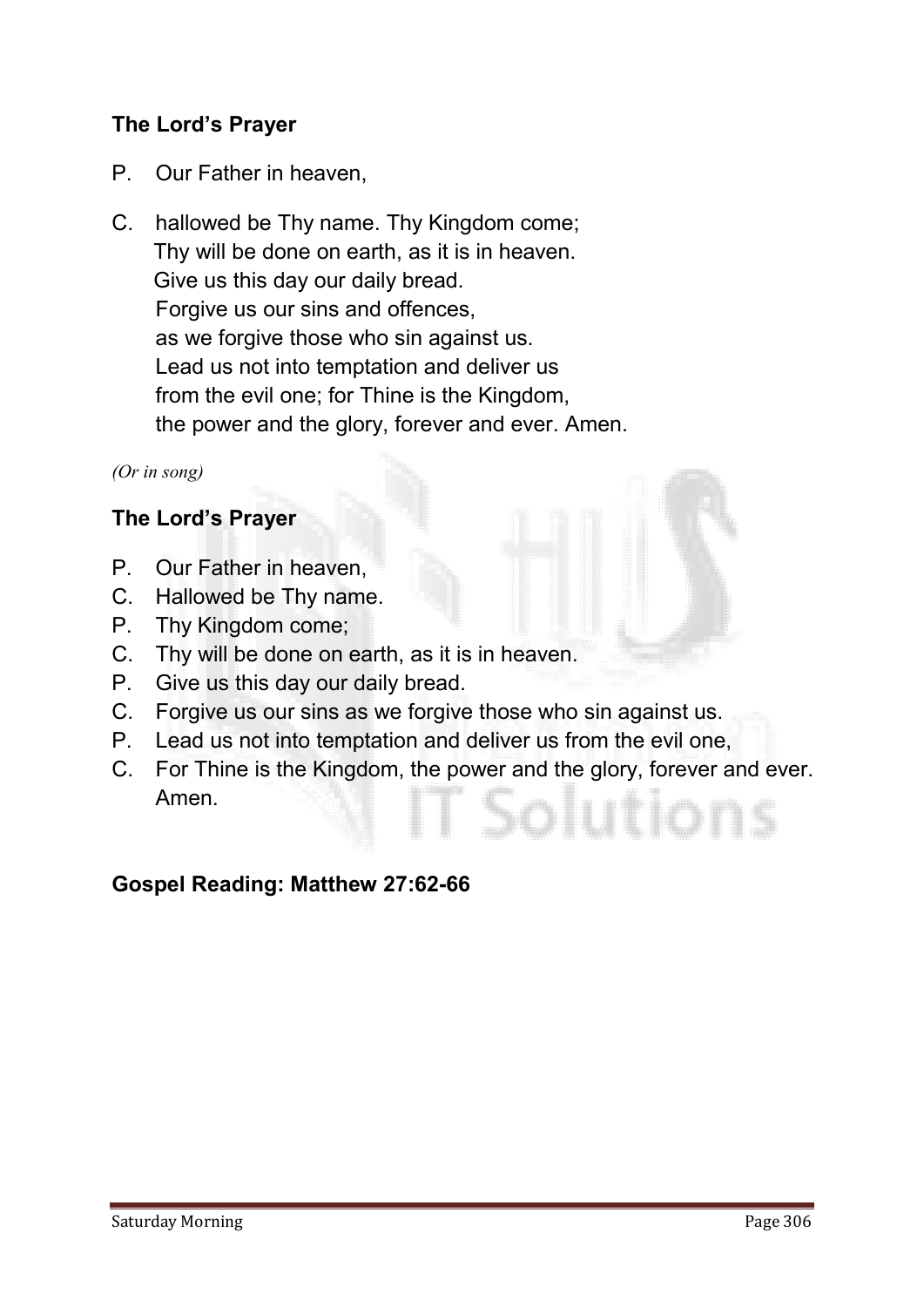# Nikhya Vishwaasa Pramaanam (Pg.29)

- **P. Pithaavaaya Sarva Shakthanaaya,**
- **C. akaashathinteyum bhoomiyudeyum, kaanappedunnavayum kaanappedaathavayum-aaya, sakalathinteyum srshtaavaaya, sathyeka Dhaivathil njangal vishwasikkunnu.**

#### **Dhaivathinte eka Puthranum,**

**sarva lokangalkkum munpe Pithaavil-ninnu janichavanum; prakaashathil ninnulla Prakaassavum, sathya Dhaivathil ninnulla sathya Dhaivavum; janichavanum srshtiyallathavanum, thathwathil Pithaavinodu ekathvamullavanum, sakala srshtikkum mukhaantharam aayavanum; manushyaraaya njangalkkum, njangalude rakshakkum-vendi, swargathil ninnu irangi, Vishudha-Roohaayaal kanyaka Mariyaamil-ninnu jadam dharichu Manushyan-aayi; Ponthiyos Pilathosinte naalukalil, njangalkku vendi krooshikkappettu, kashtathayanubhavichu, marichu, adakkappettu, thiruhitha prakaaram moonnaam-dhivasam uyarthezhunnettu, swargathilekku kareri, Thante Pithaavinte valathu bhaagath-irikunnavanum, avasaanamillaatha Raajathwam ullavanum, jeevich-irikkunnavareyum, marichavareyum vidhippaan, Thante mahaa-prabhaavathode, iniyum varuvaan-irikkunnavanum-aaya Yeshu Mashiha aaya eka Karthaavilum njangal vishwasikkunnu.**

**Sakalatheyum jeevippikkunna Karthaavum;**

**Pithaavil-ninnu purappettu, Pithaavinodum, Puthranodum-koode vandhikkappettu sthuthikkappedunnavanum; nibyanmaarum, sleehanmaarum mukhaantharam samsaarichavanum-aaya, jeevanum vishudhiyum ulla, eka Roohaayilum, kaatholikavum, apostholikavum aaya eka vishudha Sabhayilum njangal vishwasikkunnu.**

**Paapa mochanathinulla maamodheesa onnu maathramennu njangal ettu paranju, marichavarude uyirthezhunnelpinum, varuvaan-irikkunna lokathile puthiya jeevanum, njangal nokki paarkkayum cheiyyunnu. Amen.**

- **D. Baarekmaar. Sthauman kaalos.**
- **C. Kuriyelaayisson.**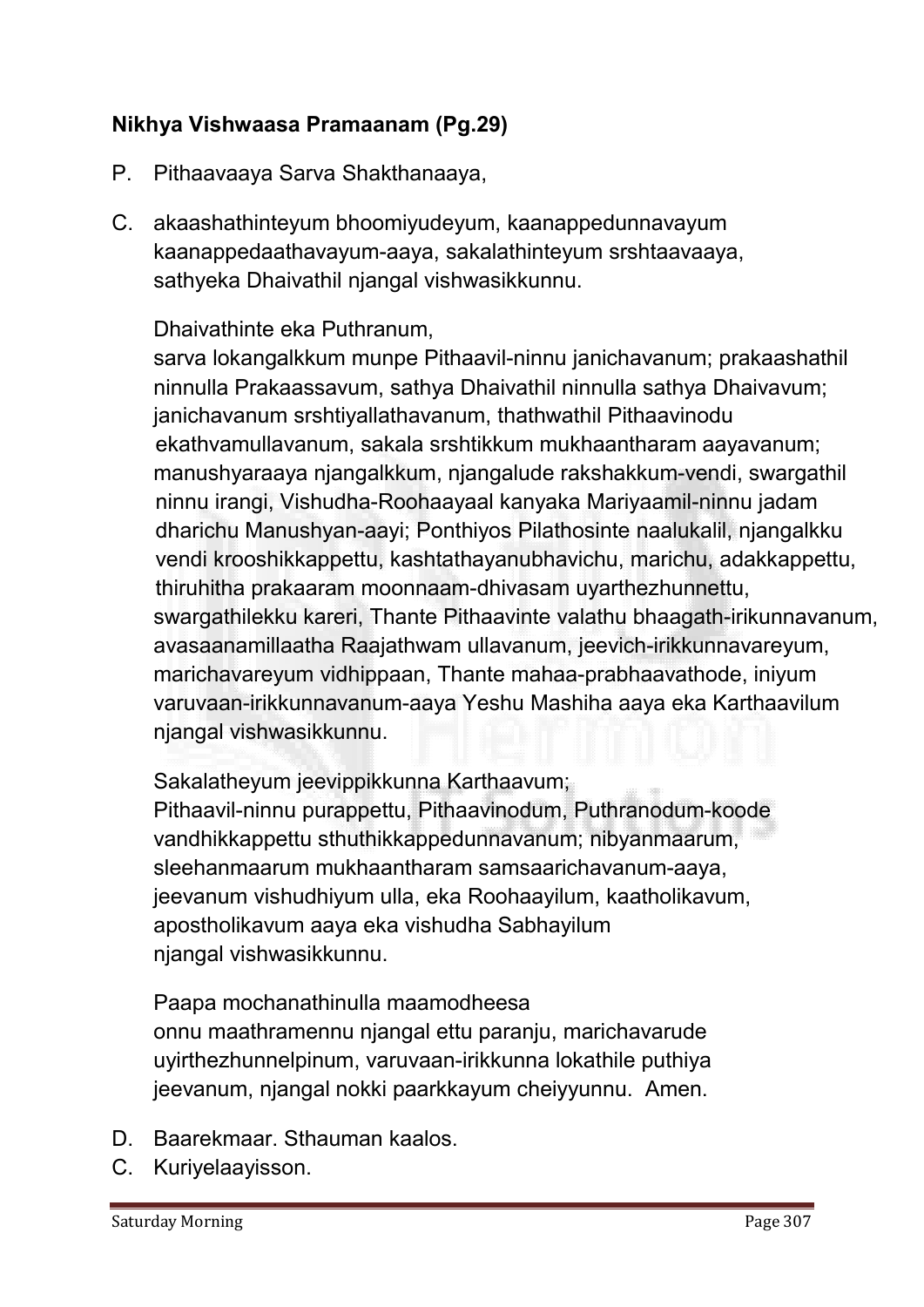# Nicene Creed

- **P. We believe in the one true God, the Father Almighty;**
- **C. Maker of heaven and earth and of all things visible and invisible.**

**We believe in one Lord Jesus Christ, the only-begotten Son of God, begotten of the Father before all worlds; Light of light, very God of very God; begotten not made, being of one substance with the Father, by whom all things were made; who, for us and for our salvation, came down from heaven and was incarnate by the Holy Spirit of the virgin Mary and was made Man; He was crucified also for us in the days of Pontius Pilate; He suffered and died and was buried; on the third day He rose again by His own holy will, ascended into heaven and sits at the right hand of the Father; He shall come again with glory, to judge both the living and the dead; and of His Kingdom, there will be no end.** 

**We believe in the Holy Spirit, the Lord and giver of life; who proceeds from the Father; who with the Father and Son together is worshipped and glorified; who spoke by the prophets and the apostles; and we believe in one holy catholic and apostolic Church.**

**We acknowledge one baptism for the forgiveness of sins and look forward to the resurrection of the dead and the new life of the world to come. Amen.** 

- **D. Bless us O Lord. Let us stand reverently.**
- **C. Lord, have mercy.**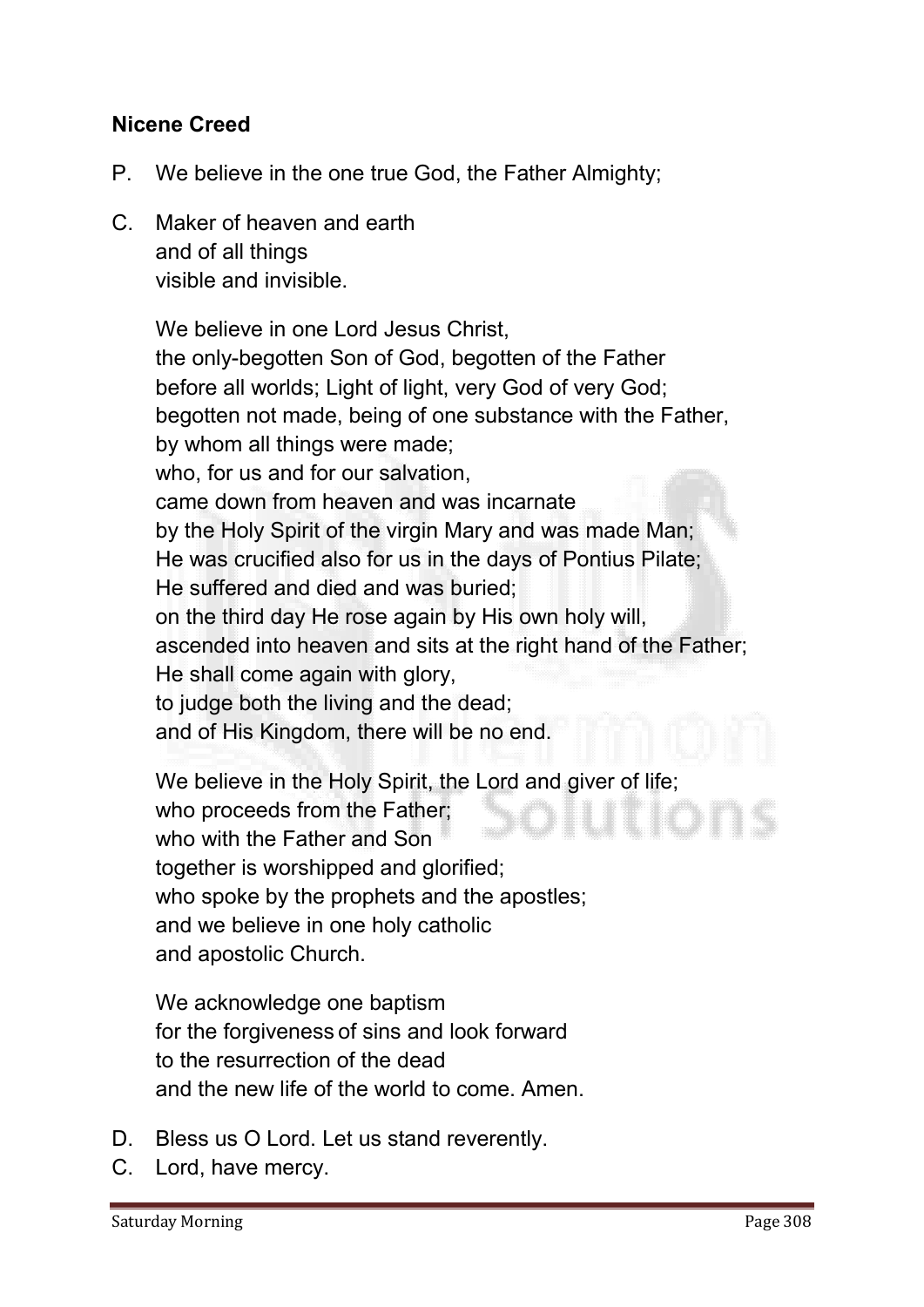# Huthaama (Pg.30)

**P. Njangalude Karthaavum, njangalude Dhaivavume, ennekkum Ninakku sthuthi, Ninakku sthuthi, Ninakku sthuthi.**

**Njangalude Karthaaveshu Mashihaaye, Ninte krupayaalum, dhaaraalamaaya karunayaalum, njangalude praarthanakal kettu, njangalude shushroosha kaikkollename.**

**Njangalude Karthaavum Dhaivavume, njangalude sahaayathinu Nee vannu, ennekkum njangale vishudharaakkename.** 

**Njangaludae Karthaave,** 

**njangalude shushroosha Ninakku ramyavum, njangalude namaskaaram Ninakku prasaadhakaravum, njangalude apeksha Ninakku sweekaaryavum, njangalude praarthana Ninakku bahumaanakaravum aayirikkename.** 

**Karthaave, Ninte anugrahangalum, karunakalum, sahaayangalum, krupakalum, dhaiveekamaaya Ninte sakala dhaanangalum, balaheenaraaya njangalude melum, balaheenathayula njangalude vargathinmelum, vannu aavasichu, ennekkum paarkumaar-aakaname.**

**C. Amen.**

*(Allenkil)*

# Huthaama (Pg.31)

**P. Sathya vishwasikalkku balamulla kottayaayi, pishaachukalku bhayankaravum, maalaakhamaarku bahumaanyavum-aaya Dhaiva Puthrante vandhyamayah sleeba, raapakal namme kaathu marachukolumarakatte.**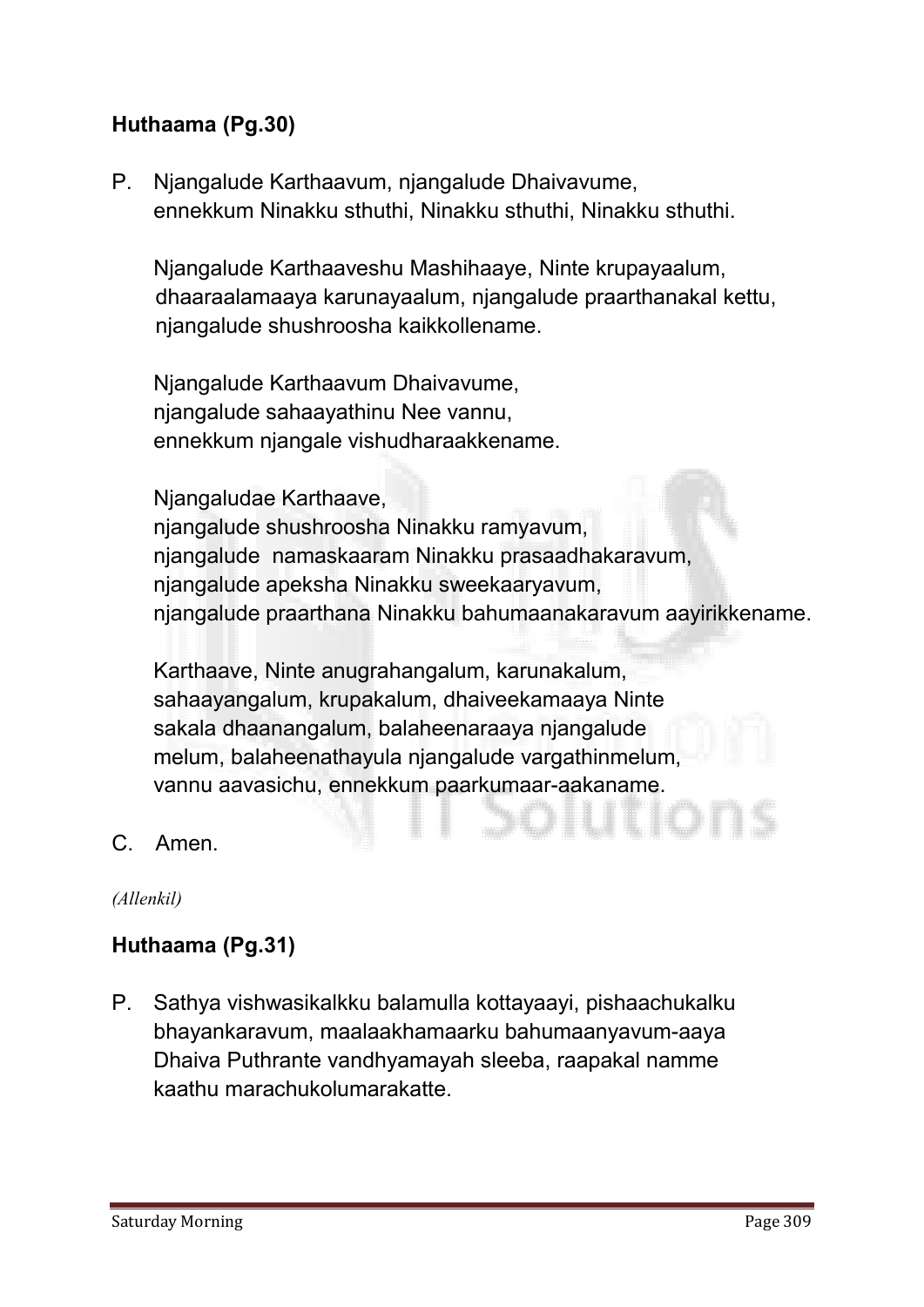# Closing Prayer

**P. Our Lord and our God, praise be to You forever, praise be to You, praise be to You.**

**Our Lord Jesus Christ, by Your grace and infinite mercy, hear our prayers and accept our worship.** 

**Our Lord and our God, come to our help and make us holy forever.** 

**Our Lord, may our worship be pleasing to You, our adoration agreeable, our supplications acceptable, and our prayers honourable to You.** 

**O Lord, may Your blessings, mercies, help, grace and all Your divine gifts, descend upon us who are weak, and dwell with the potentially weak humanity forever.** Solution

**C. Amen.**

*(Or)*

# Closing Prayer

**P. May we be guarded and protected day and night by the glorious cross of the Son of God which is the strong fortress for true believers, the terror for devils and the glory of the angels.**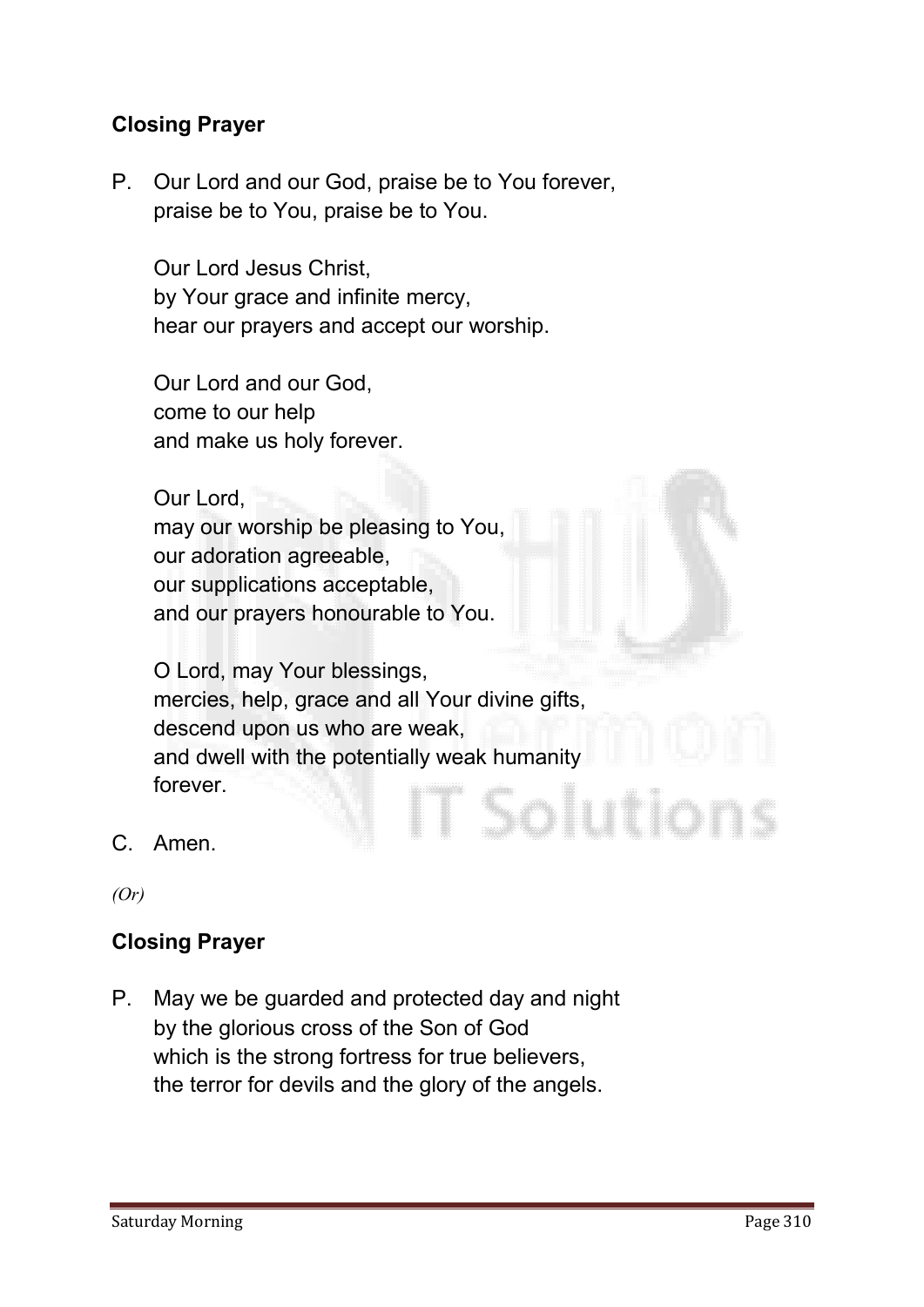**Dhushta manushyarude kopathil-ninnum, pishachukaludeyum, avishwasikaludeyum asooyayil-ninnum, upadhravakaram-aaya adhikaarangalil-ninnum, karunayillaatha yajamananmarude kaikalil-ninnum, rahasyavum, parasyavum-aaya sakala shathrukalil-ninnum, Saathante kanikalil-ninnum, aathmavineyum, shareeratheyum kleshipikunna dhurvikaarangalil-ninnum, paapathinte ella shakthiyil-ninnum, Karthaavu, namme veendeduthu, nammude aayushkaalam muzhuvanum, kaathu-kollukayum cheiyyumaaraakatte.**

**C. Amen.**

# Aasheervaadham (Pg.31)

**P. Aakashavum, bhoomiyum srshticha Karthaavinaal, ningal ellaavarum anugraheetharakunnu.**

**Athmeeyamaaya ee shushrooshayil, njangalodu-koode orungi vannu sambandhicha ellaavareyum, Dhaivamaya Karthaavu anugrahichu, shudheekarikatte.**

**Pithaavum, Puthranum, Parishudha-Roohaayum aaya Dhaivam, balaheenathayum, kuravumulla nammude praarthanakal, unnathamaaya Thante simhaasanathin munpaake, kelkkukayum, kaikkollukayum, cheiyyumaaraakatte.**

**C. Amen.**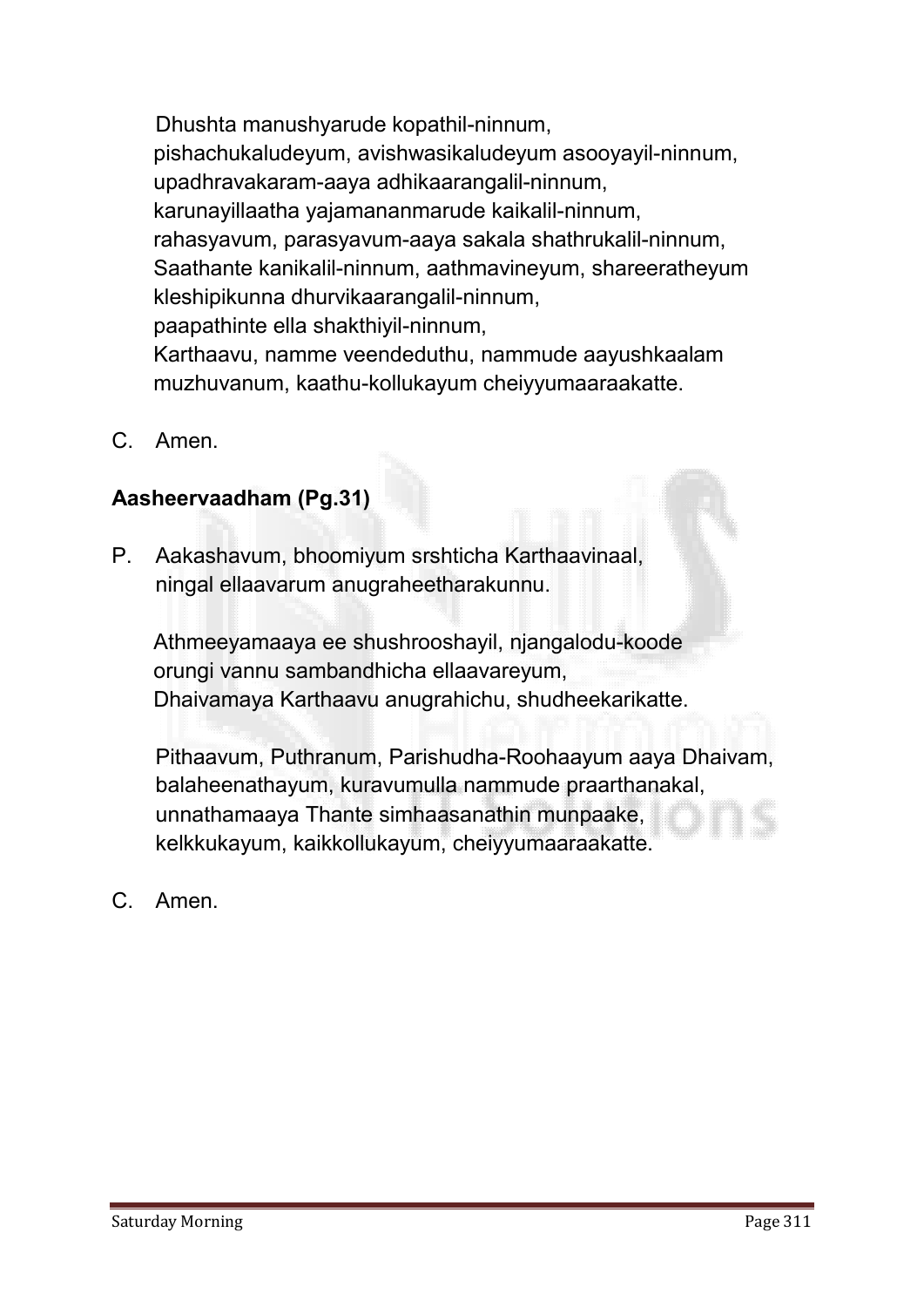**May the Lord save us and protect us all through our lives, from the wrath of evil human beings, the envy of Satan and non-believers, harassing authorities, the clutches of merciless superiors, all known and unknown enemies, the snares of Satan, evil desires that affect both body and soul and all the powers of sin.**

**C. Amen.**

# **Benediction**

**P. Blessed are you by the Lord, who made the heavens and the earth.** 

**May the Lord God bless and sanctify all of you, who have come prepared, and joined us in this spiritual worship.** 

**May our humble and inadequate prayers, be heard and accepted before the glorious throne of the Triune God, the Father, the Son and the Holy Spirit.**

**C. Amen.**